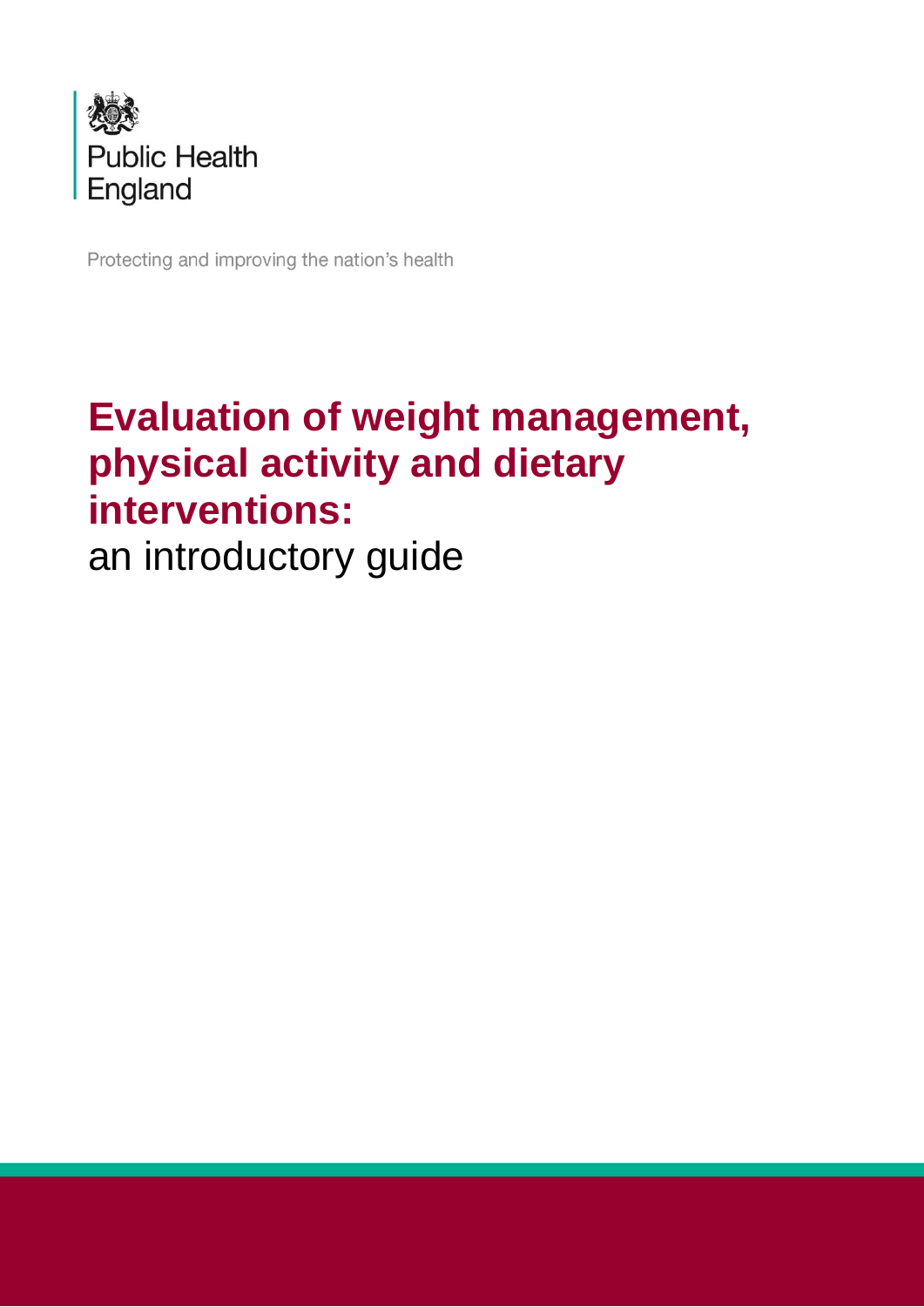# <span id="page-1-0"></span>About Public Health England

Public Health England exists to protect and improve the nation's health and wellbeing, and reduce health inequalities. It does this through world-class science, knowledge and intelligence, advocacy, partnerships and the delivery of specialist public health services. PHE is an operationally autonomous executive agency of the Department of Health.

Public Health England Wellington House 133-155 Waterloo Road London SE1 8UG Tel: 020 7654 8000 [www.gov.uk/phe](http://www.gov.uk/phe) Twitter: [@PHE\\_uk](https://twitter.com/PHE_uk) Facebook: [www.facebook.com/PublicHealthEngland](http://www.facebook.com/PublicHealthEngland)

Prepared by: Dr Nick Cavill, Kath Roberts, Dr Louisa Ells

■ © Crown copyright 2015 This publication is licensed under the terms of the Open Government Licence v3.0 except where otherwise stated. To view this licence, visit: nationalarchives.gov.uk/doc/open-government-licence/version/3 or write to the Information Policy Team, The National Archives, Kew, London TW9 4DU, or email: [psi@nationalarchives.gsi.gov.uk.](mailto:psi@nationalarchives.gsi.gov.uk)

Where we have identified any third party copyright information you will need to obtain permission from the copyright holders concerned.

Any enquiries regarding this publication should be sent to [ObesityKnowledge&Intelligence@phe.gov.uk.](mailto:ObesityKnowledge%26Intelligence@phe.gov.uk)

Published June 2015 PHE publications gateway number: 2015090

This document is available in other formats on request. Please email <mailto:publications@phe.gov.uk>

| Corporate member of<br><b>Plain English Campaign</b> |
|------------------------------------------------------|
| <b>Committed to clearer</b><br>communication         |
|                                                      |
|                                                      |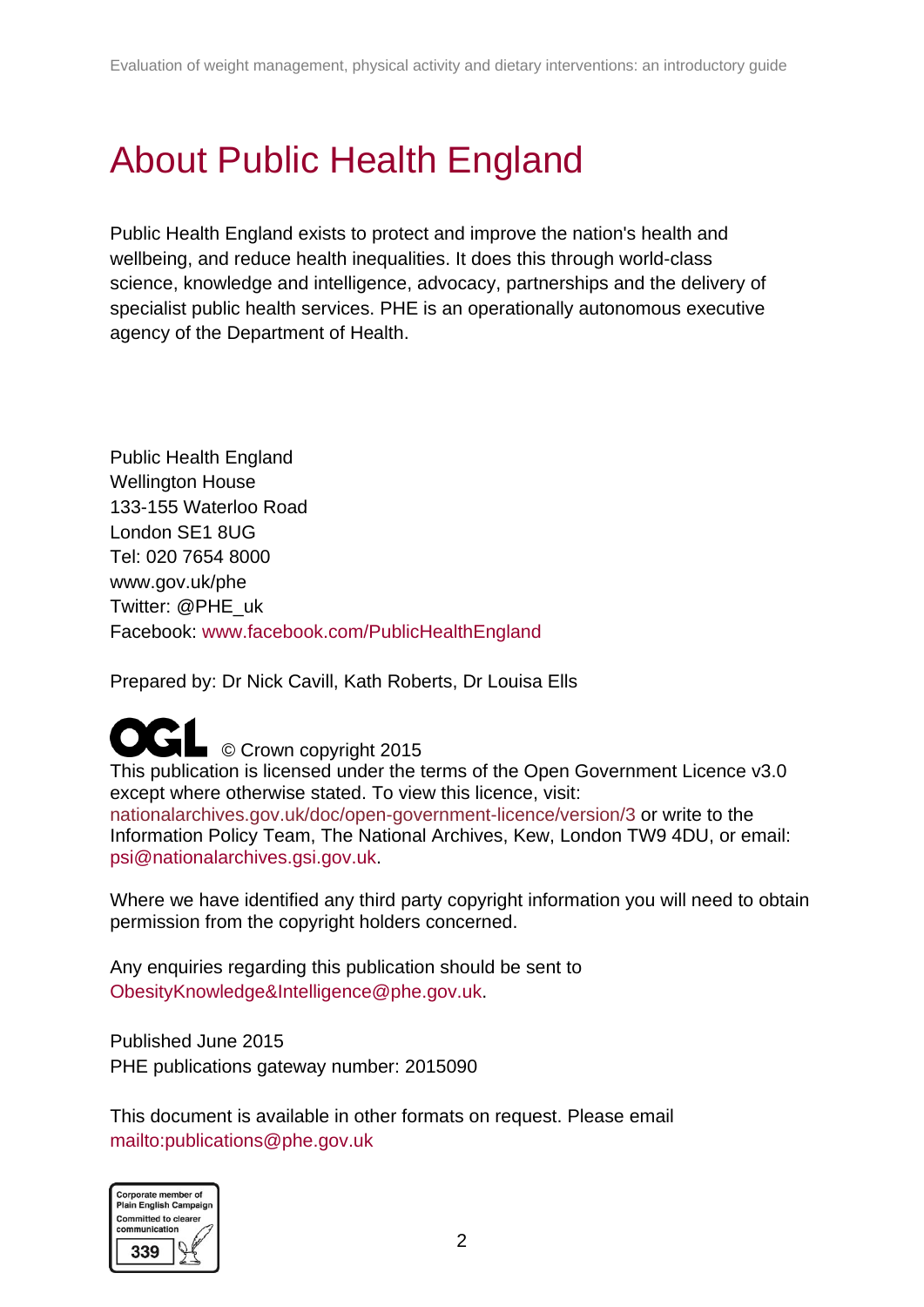# **Contents**

| $\overline{4}$ |
|----------------|
| 5              |
| 6              |
| $\overline{7}$ |
| 13             |
| 30             |
| 31             |
| 32             |
| 34             |
| 35             |
|                |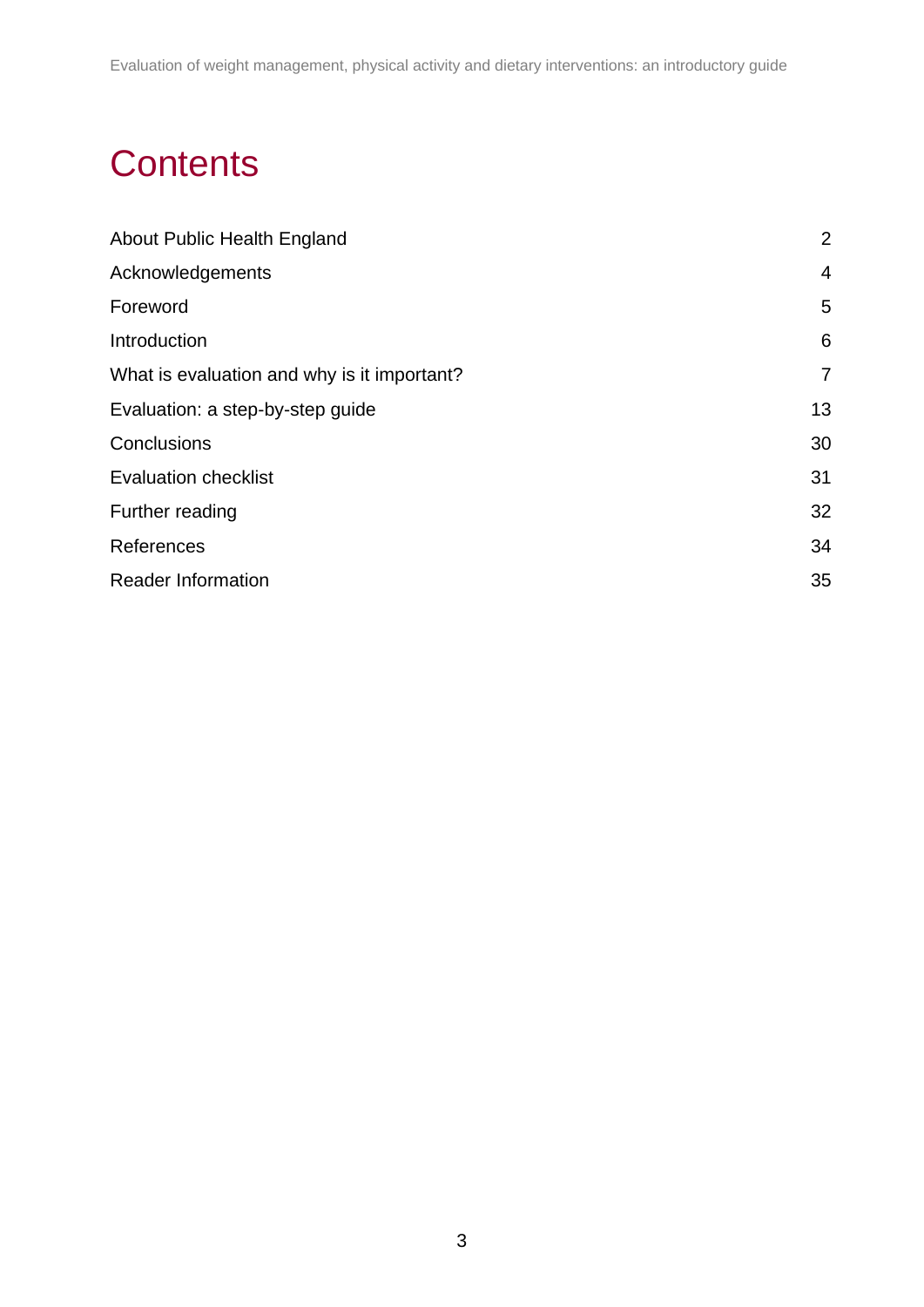# <span id="page-3-0"></span>Acknowledgements

This guide is based on a section of a previous publication by Public Health England – the Standard evaluation framework for Weight Management Interventions (SEF). It has been developed following feedback from users of the SEF and attendees of related training courses.

#### **Authors (Public Health England)**

Dr Nick Cavill Kath Roberts Dr Louisa Ells

#### **Reviewers**

Prof Mark Petticrew, London School of Hygiene and Tropical Medicine Dr Paul Kelly, University of Edinburgh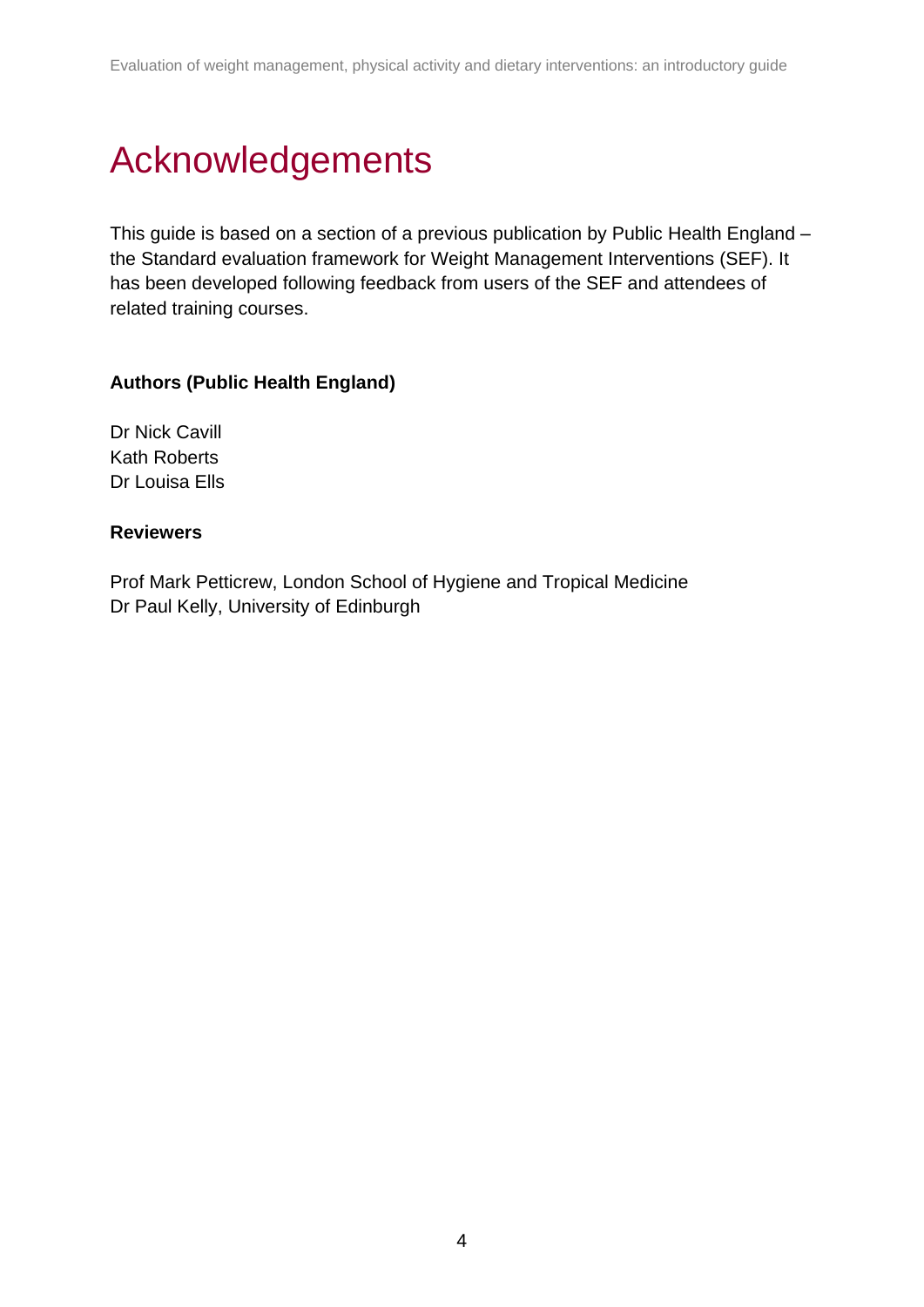# <span id="page-4-0"></span>Foreword

We seem to live in an age of evidence-based everything: everyone seems to want evidence that their intervention 'works'. New evaluations are one source of such evidence, but they can be difficult to get right. One particular problem is that every evaluation – even evaluations of very similar interventions – seems to use very different methods, and collect quite different data. This can make comparing findings between different studies a daunting task. It also makes it difficult to see how the wider evidence base fits together.

Evaluation is also daunting because it often seems that evaluations need to be methodologically perfect, but perfect evaluations are often not possible, and compromises sometimes have to made. Knowing this should not put us off evaluating, but should encourage us to try to limit the main sources of bias, and encourage us to collect the most reliable and most objective information possible. Unfortunately, many evaluation guides get lost in the methodological detail, perhaps because they forget that not everyone wants or needs to be an expert in study design.

This, and the standard evaluation frameworks, should help with these evaluation challenges because above all they aim to be practical, pragmatic, and comprehensible. The most common forms of evaluation have quite a simple objective: to find out what happens when an intervention is implemented. Such evaluations generally ask, 'What were the outcomes?' and 'How were those outcomes achieved, and at what cost?' There are many different evaluation approaches to answering these questions. Some of these approaches may or may not be feasible, or affordable, so hard choices about appropriate methods often need to be made.

This guide will help with those choices, and will undoubtedly help ensure that new evaluations collect meaningful, consistent data that is of real value to public health decision makers.

Prof Mark Petticrew, London School of Hygiene and Tropical Medicine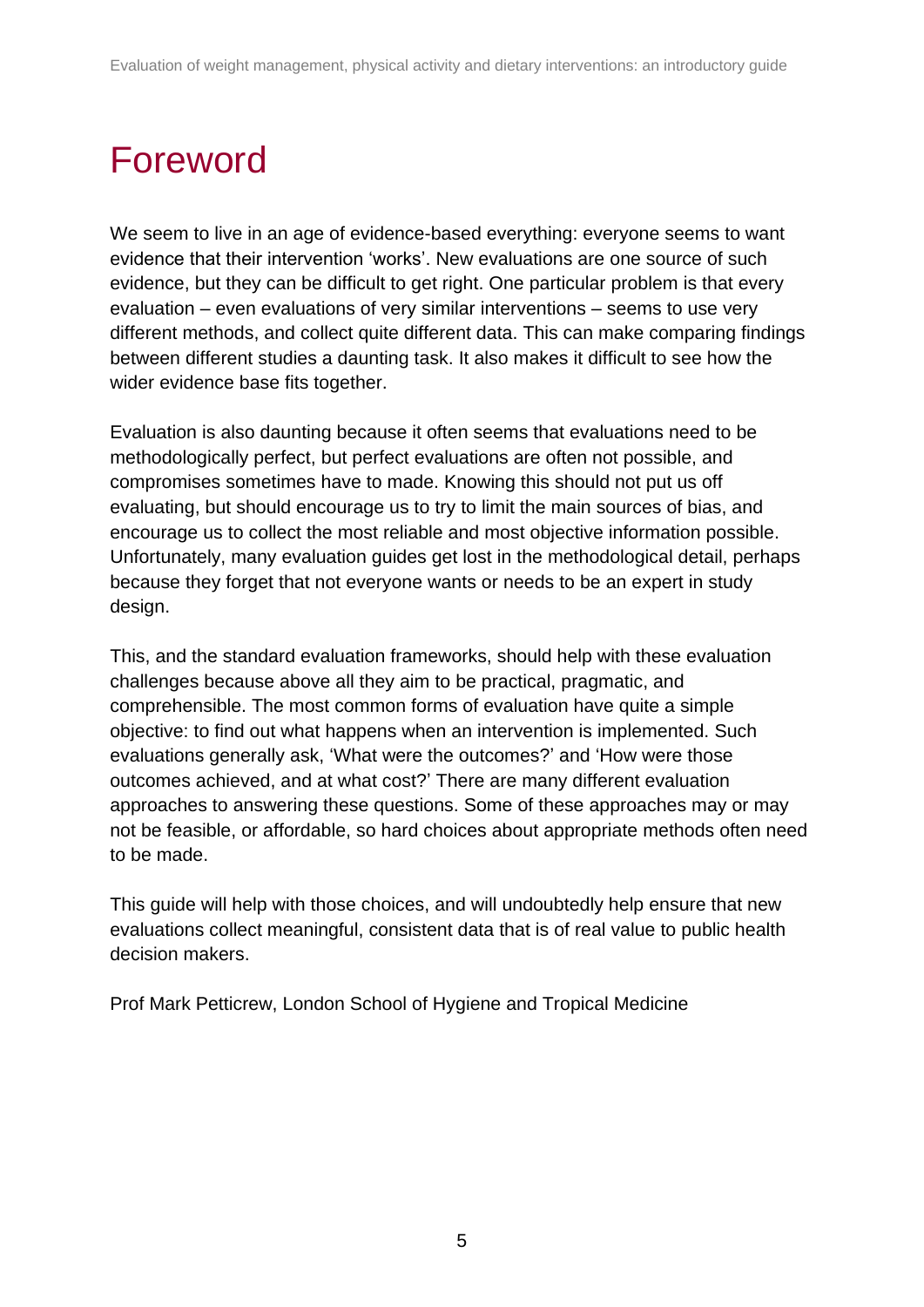# <span id="page-5-0"></span>**Introduction**

This guide provides an introduction to the evaluation of public health programmes and interventions. It is written primarily for practitioners interested in evaluation of weight management, physical activity and dietary programmes, however it contains many general principles that may be applied to other public health areas.

This guide is part of a series of resources from Public Health England (PHE) developed to support the evaluation of weight management, dietary and physical activity interventions. Key resources in this area are the three standard evaluation frameworks (SEFs). The frameworks describe in detail the information and data that should be collected in order to produce meaningful evaluations.

[Standard evaluation framework for weight management interventions](http://www.noo.org.uk/core/frameworks/SEF) [Standard evaluation framework for physical activity interventions](http://www.noo.org.uk/core/frameworks/SEF_PA) [Standard evaluation framework for dietary interventions](http://www.noo.org.uk/core/frameworks/SEF_Diet)

This guide will be a useful first step for anyone new to the topic of evaluation or those wishing to refresh their knowledge of evaluation approaches. It is essential reading for those wishing to apply the SEFs to their project or intervention.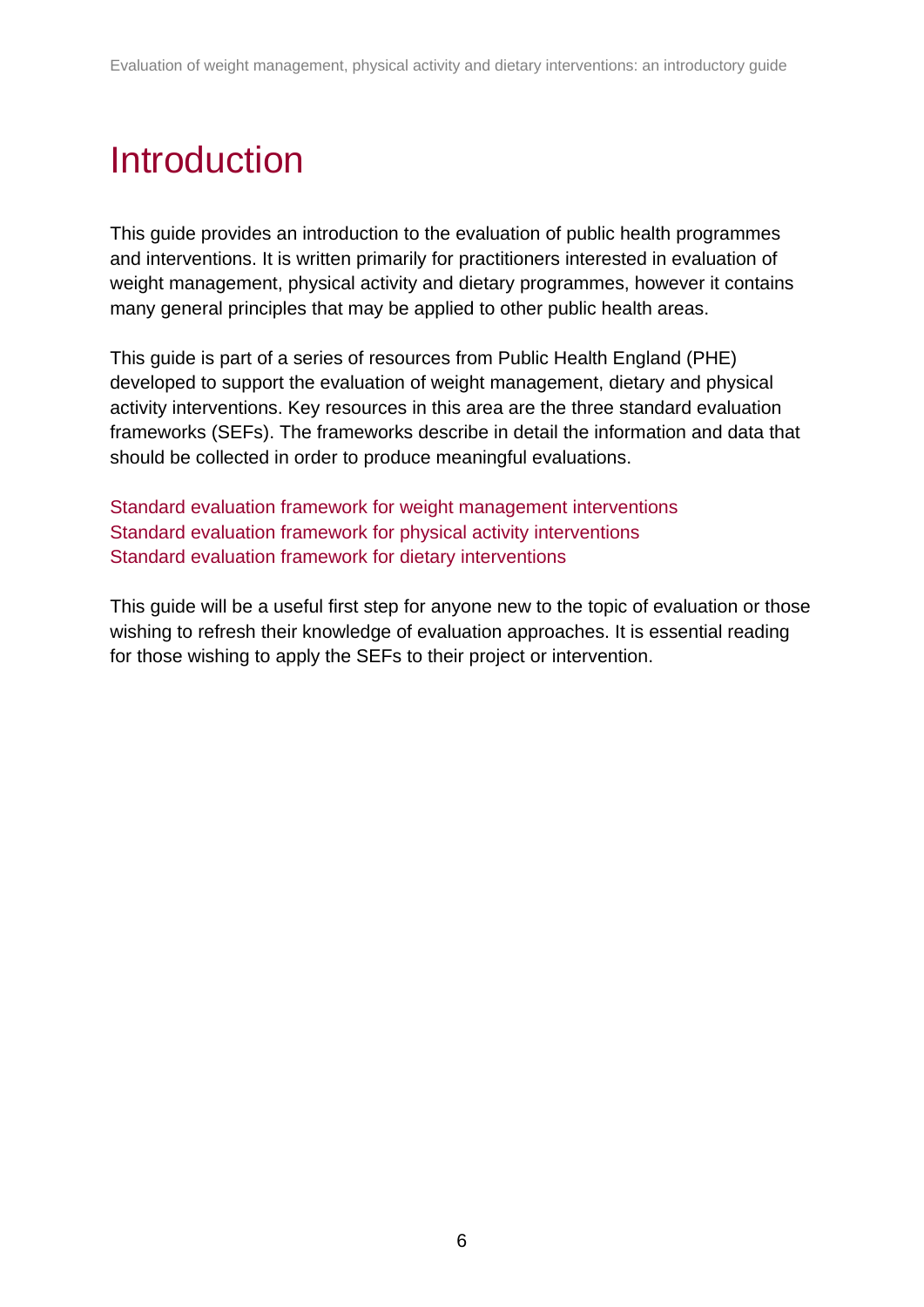# <span id="page-6-0"></span>What is evaluation and why is it important?

In its simplest form, evaluation is about judging the value of an activity and assessing whether or not it has achieved what it set out to do.

Evaluation should not be seen as some sort of complex academic exercise, but more as a basic part of project management. In most cases evaluation is used to assess the extent to which a project has achieved its objectives. If a project has not achieved its objectives the evaluation will help to identify why that might be and what could be improved.

In public health settings evaluation can be used for a variety of purposes. Examples of public health interventions are given in Table 1 with potential questions that an evaluation may set out to answer:

| <b>Intervention</b>               | <b>Evaluation question examples</b>                                                                               |
|-----------------------------------|-------------------------------------------------------------------------------------------------------------------|
| Weight management programme       | Have participants lost or maintained weight?                                                                      |
|                                   | Do participants feel more confident in their<br>ability to cook healthy food and be more<br>active in the future? |
| New local authority policy        | Is the policy being implemented?                                                                                  |
|                                   | Are people changing their behaviour?                                                                              |
| Physical activity or diet project | Is the project being implemented as planned?                                                                      |
|                                   | Are people from the target audience engaging<br>with the project?                                                 |
|                                   | Have there been changes in diet or physical<br>activity?                                                          |
| Social marketing campaign         | Did the campaign reach the target audience?                                                                       |
|                                   | Did the target audience understand the<br>communications?                                                         |
|                                   | Did the target audience act on the information<br>provided?                                                       |

#### **Table 1: examples of public health interventions with potential questions that an evaluation may set out to answer**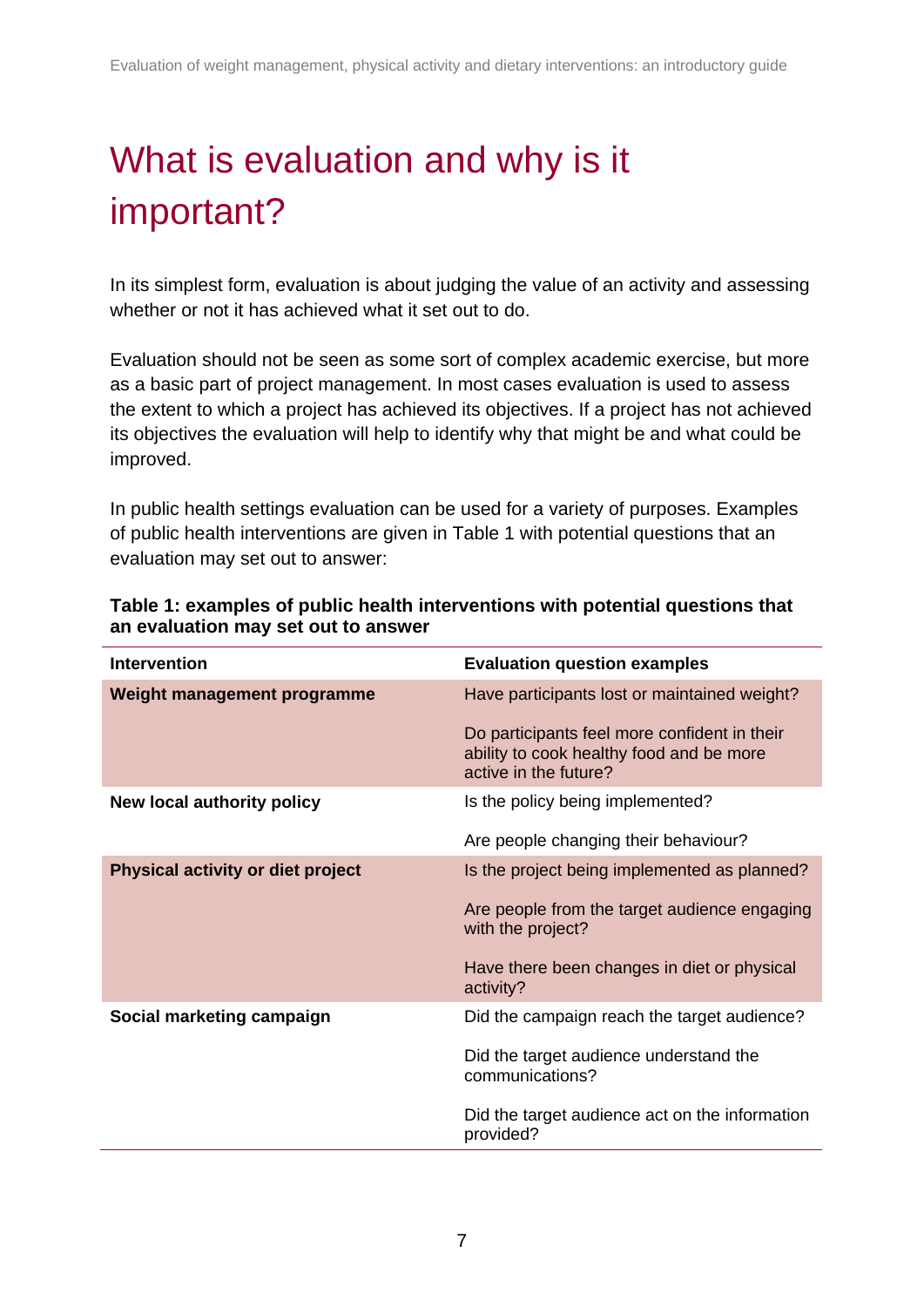### Why evaluate?

Evaluation is important as it helps to demonstrate the value of an intervention, programme or policy. If we are to invest time and money in public health initiatives, it is important to know that they are having an impact and the investment is worthwhile, but evaluation is not just a simple matter of weighing up costs and benefits. It can also help us address a number of more subtle questions that depend on the type of evaluation being conducted, and the values that various stakeholders attach to the project. For example an economist may prioritise an assessment of the costs and benefits, while a project manager may be more interested in assessing the processes involved in the initiative and whether and how it can be improved.



The results of evaluations can have a number of uses. They can for example, be used to refine a project and improve the way it is delivered; they can be used to provide feedback on progress to commissioners, funders or other stakeholders; or they can be published to help other people plan similar projects in the future. The priority attached to each of these uses will have an influence on the type of evaluation that will need to be conducted.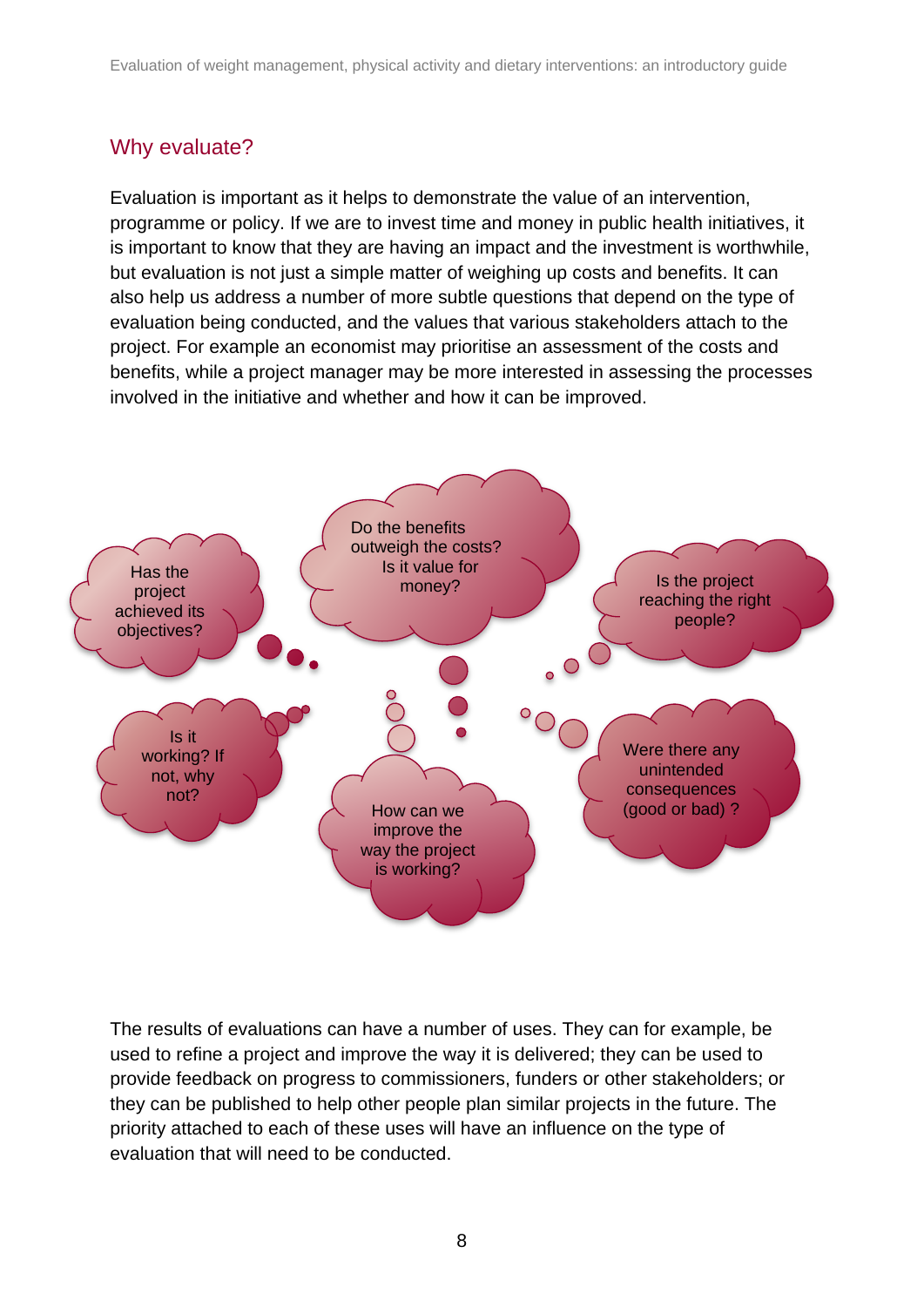### Process and outcome evaluation

The evaluation questions posed in the illustration above are a mixture of two of the main types of evaluation: *process evaluation* and *outcome evaluation* (the third type, *formative evaluation,* will be discussed later in this guide). It is important to consider right from the outset what sort of evaluation you wish to conduct.

*Process evaluation* seeks to explore what is happening within a project. It aims to provide an explanation of how or why intended outcomes of the project were (or were not) brought about. Process evaluation is often conducted while the project is still progressing, and in many cases is intended to feed into the development of the project. Process evaluation sometimes overlaps with *monitoring,* which is the collection of routine data. So for example, in a weekly weight management intervention it is vital to collect information on how many people attend each week, and compare this with the initial attendance to identify if people are dropping out. This can help to highlight issues which may be urgently addressed while the programme is ongoing.

*Outcome evaluation* focuses on the various impacts of the project over time. It assesses the progress of the project against its original objectives and determines whether it has had the intended results. Outcome evaluation tends to focus on impacts that occur after a greater length of time than process measures. Examples of process and outcome evaluation measures for a family healthy eating project are shown in Table 2.

| <b>Process evaluation</b>                                                | <b>Outcome evaluation</b>                                                                                                   |
|--------------------------------------------------------------------------|-----------------------------------------------------------------------------------------------------------------------------|
| How many families attended the sessions?                                 | How many participants reported that they<br>had learnt how to cook a new healthy<br>meal? (short-term outcome)              |
| How do attendees rate the quality of the<br>instruction?                 | How many participants said they would<br>cook more healthily in the future? (short-<br>term outcome)                        |
| Did the trainer deliver the session according<br>to the agreed protocol? | After six months, did the participants<br>report an improved diet, compared to<br>before the project? (longer-term outcome) |
| Were there any problems with delivery?                                   |                                                                                                                             |

#### **Table 2: evaluation measures for a family healthy eating project**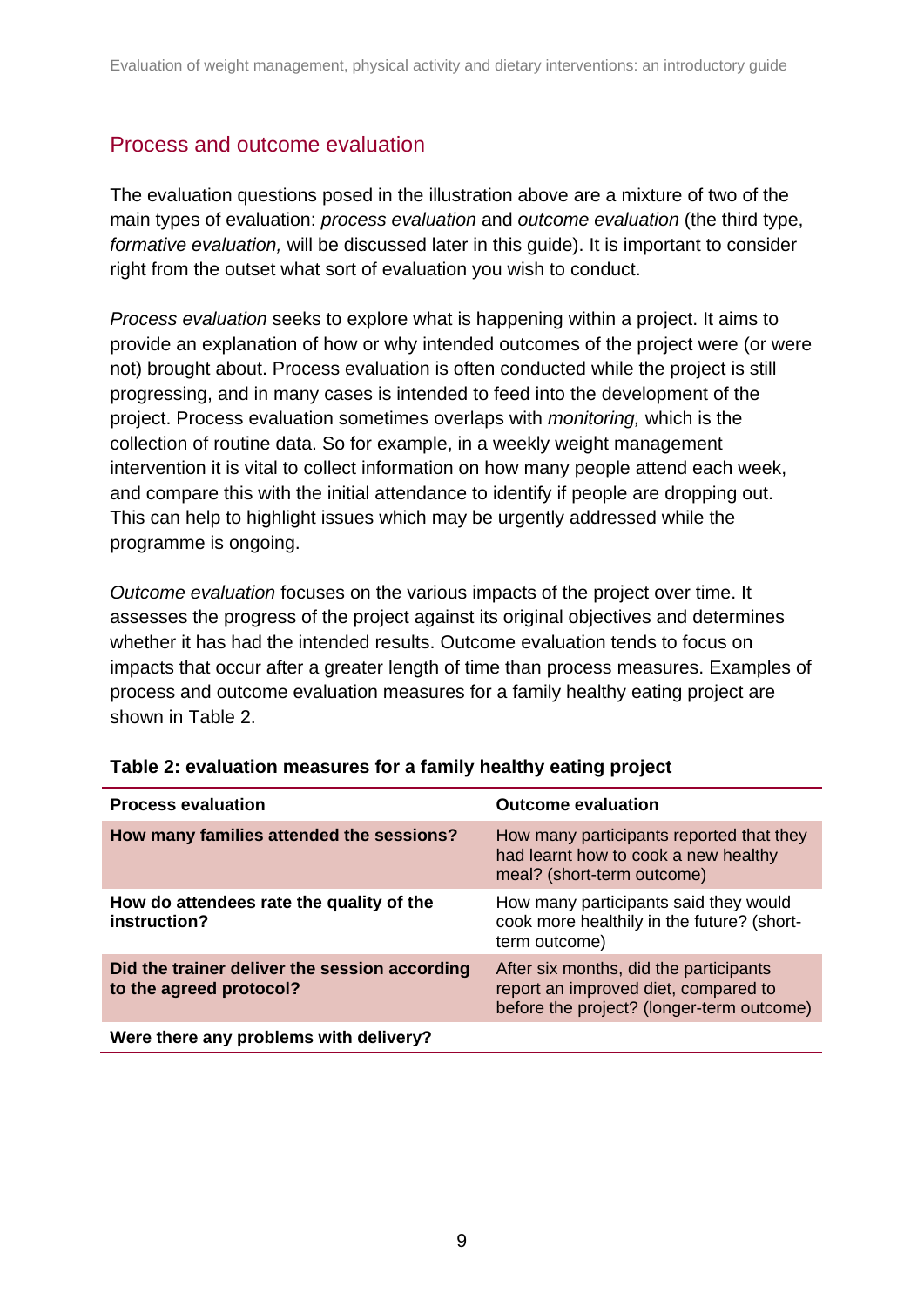The standard evaluation frameworks produced by PHE are mainly concerned with outcome evaluation as they focus on the core data that needs to be collected to show whether a project has had an impact, but process evaluation is an extremely important component of evaluation that should be woven into the planning of every project. Prof Adrian Bauman – an evaluation expert and director of the World Health Organisation Collaborating Centre for Physical Activity, Nutrition and Obesity advises: "do process evaluation always; do outcome evaluation often". In other words every project should be subject to process evaluation, and if the resources are available, then consider outcome evaluation.

**Prioritise process evaluation**

**Every project should be subjected to process evaluation.**

**If the resources are available, then consider outcome evaluation**

### Who wants to know? The importance of understanding the target audience for the evaluation

When planning an evaluation it is critical to think carefully about the target audience for the evaluation. Who are you conducting the evaluation for? What do they need to know? What will they do as a result? What sort of information do they need? Figure 1 illustrates three different perspectives on the impact of a project to promote breastfeeding-friendly public places.

#### **Figure 1: differing perspectives on the impact of a project to promote breastfeeding-friendly places**

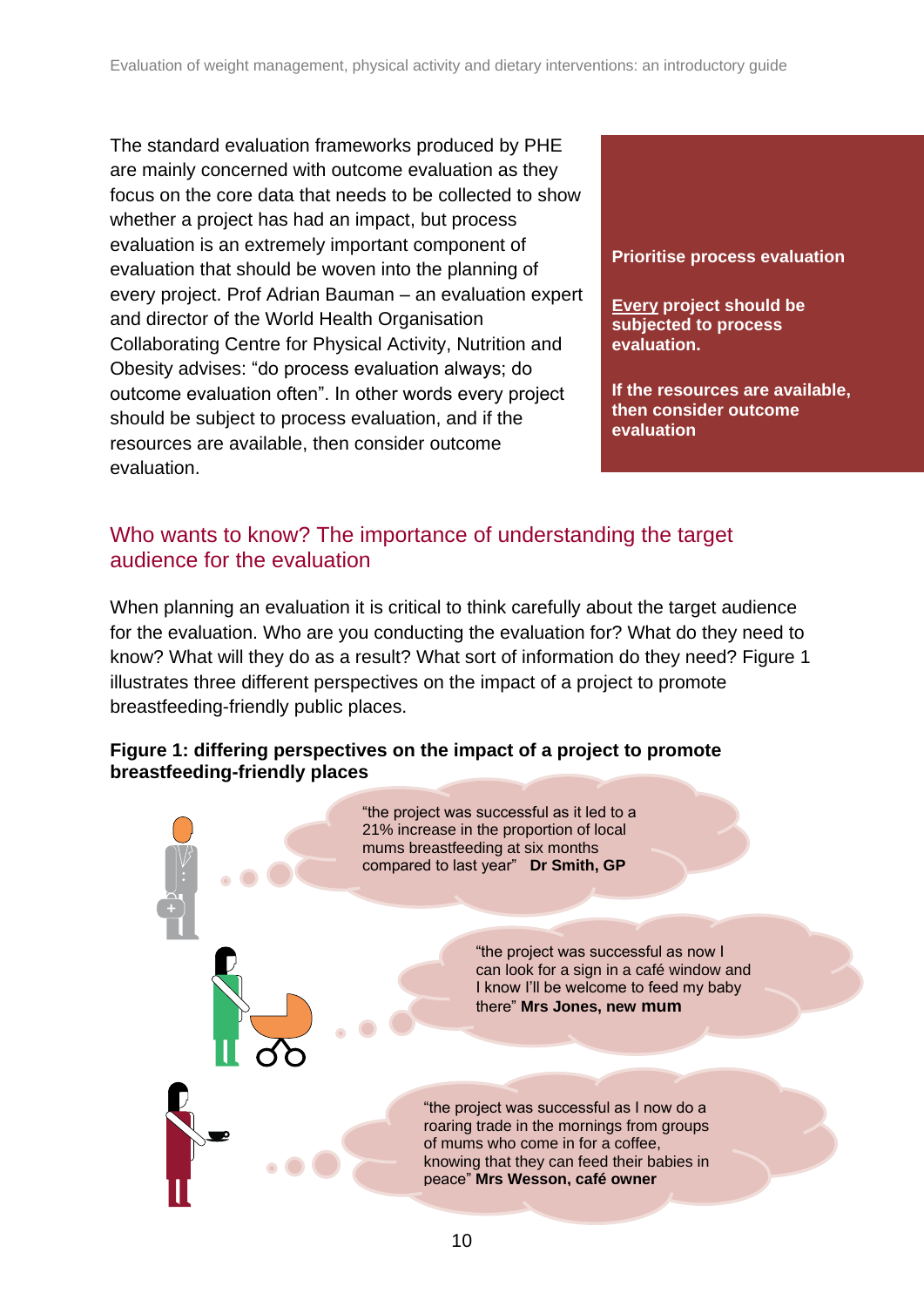To obtain each of the evaluation results above would need a different method, collecting specific data from each target audience. It is therefore critical that the evaluation is planned from the outset with the target audience in mind, addressing the different perspectives of each stakeholder.

### Evaluation and research: different perspectives

Just as stakeholders can come to a project with a variety of different perspectives, the people conducting an evaluation can also have different viewpoints and ways of conducting the evaluation. This guide is mainly concerned with introducing the reader to pragmatic evaluations of practical public health projects that are being delivered in practice as opposed to a research setting. The focus is therefore on understanding how well projects are being implemented; the extent to which they achieve their objectives; and how to modify projects to improve implementation in a real world setting. The outcome of this type of evaluation is generally used to feed into future projects, or to make the case for increased investment. This contrasts with a scientific approach to research where the emphasis is on contributing to the science of public health through addressing highly specific research questions. In most cases, researchers actually control the intervention itself as well as the measurement of key outcomes. The distinctions between scientific and practice based approaches are illustrated in Table 3.

| <b>Function</b>              | <b>Practitioner perspective</b>                                                                                                    | Scientific/researcher perspective                                                                                                                  |  |
|------------------------------|------------------------------------------------------------------------------------------------------------------------------------|----------------------------------------------------------------------------------------------------------------------------------------------------|--|
| <b>Funding</b>               | Usually grants from academic funders<br>Controlled by managers or<br>other stakeholders                                            |                                                                                                                                                    |  |
| <b>Purpose of evaluation</b> | To implement and improve<br>programmes                                                                                             | To generate scientific evidence                                                                                                                    |  |
| <b>Research methods</b>      | Pragmatic<br>Often a mix of quantitative and<br>qualitative methods<br>May include perspectives of<br>users and other stakeholders | Tends towards quantitative methods<br>Use of advanced statistical techniques<br>and methodologies<br>Aim to reduce bias                            |  |
| <b>Level of evaluation</b>   | Emphasis on formative<br>evaluation and process<br>evaluation                                                                      | Emphasis usually on the project's<br>impacts<br>May extend to outcome evaluation, to<br>provide evidence of project's effect                       |  |
| <b>Resarch design</b>        | Flexible and pragmatic                                                                                                             | <b>Tightly controlled</b>                                                                                                                          |  |
| Use of results               | To improve (or perhaps<br>abandon) the programme<br>To disseminate to others so<br>they can use them in settings<br>or communities | Publication that contributes to<br>scientific knowledge<br>Dissemination to encourage<br>replication to 'test' in other settings or<br>communities |  |

**Table 3: the similarities and differences between practitioner and scientific evaluations of health promotion programmes.** Adapted from Nutbeam and  $B$ auman<sup>1</sup>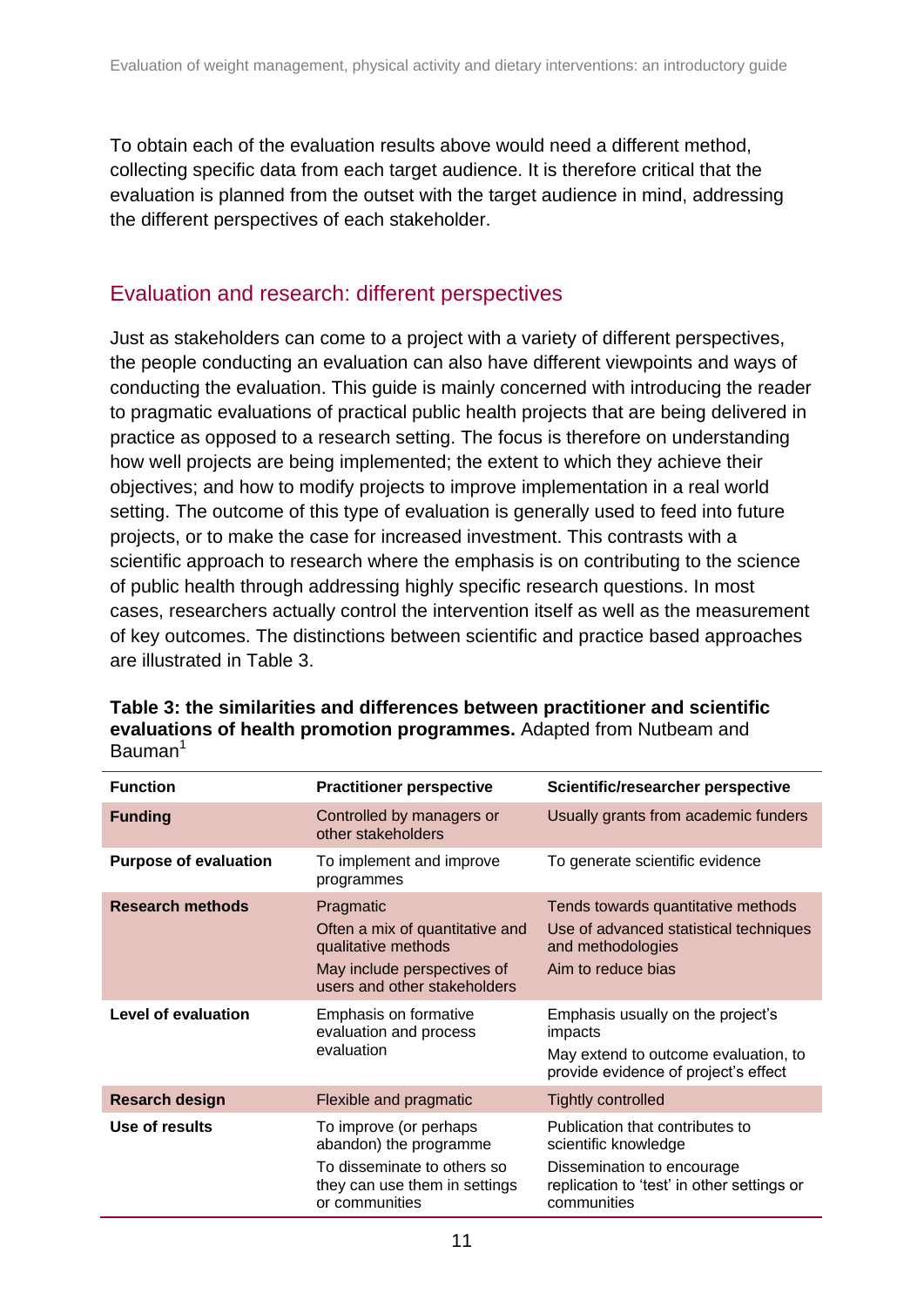In reality there are many overlaps between the two different perspectives: evaluators may be very interested in publishing academic papers, while researchers frequently measure the impact of 'real-life' projects, however understanding the distinction between the two approaches can help to focus the evaluation more closely on what is most achievable and useful. To conduct a robust evaluation you do not need to be a researcher; you just need to be objective, ask the appropriate questions, and collect the relevant information at the right time.

### Seeking help with evaluation

Practitioners may find there is a lack of hands-on help with an evaluation. Some projects rely on external consultants or academic bodies to support their evaluation design and also undertake the evaluation itself. This can be a good option although it is unlikely to be the cheapest. It may be worthwhile finding out if any expertise or support is available locally from a college or university, the local authority or a voluntary group. Such bodies may have students, volunteers or employees available to help design or implement your evaluation. Such support can contribute to a shared vision of an evaluation and enhance the project.

It is recommended that evaluation partnerships are established with all stakeholders involved in the project. With this approach, project managers and evaluators work together in a true partnership that aims to evaluate a project and make sure it continuously improves as learning is fed back into its development.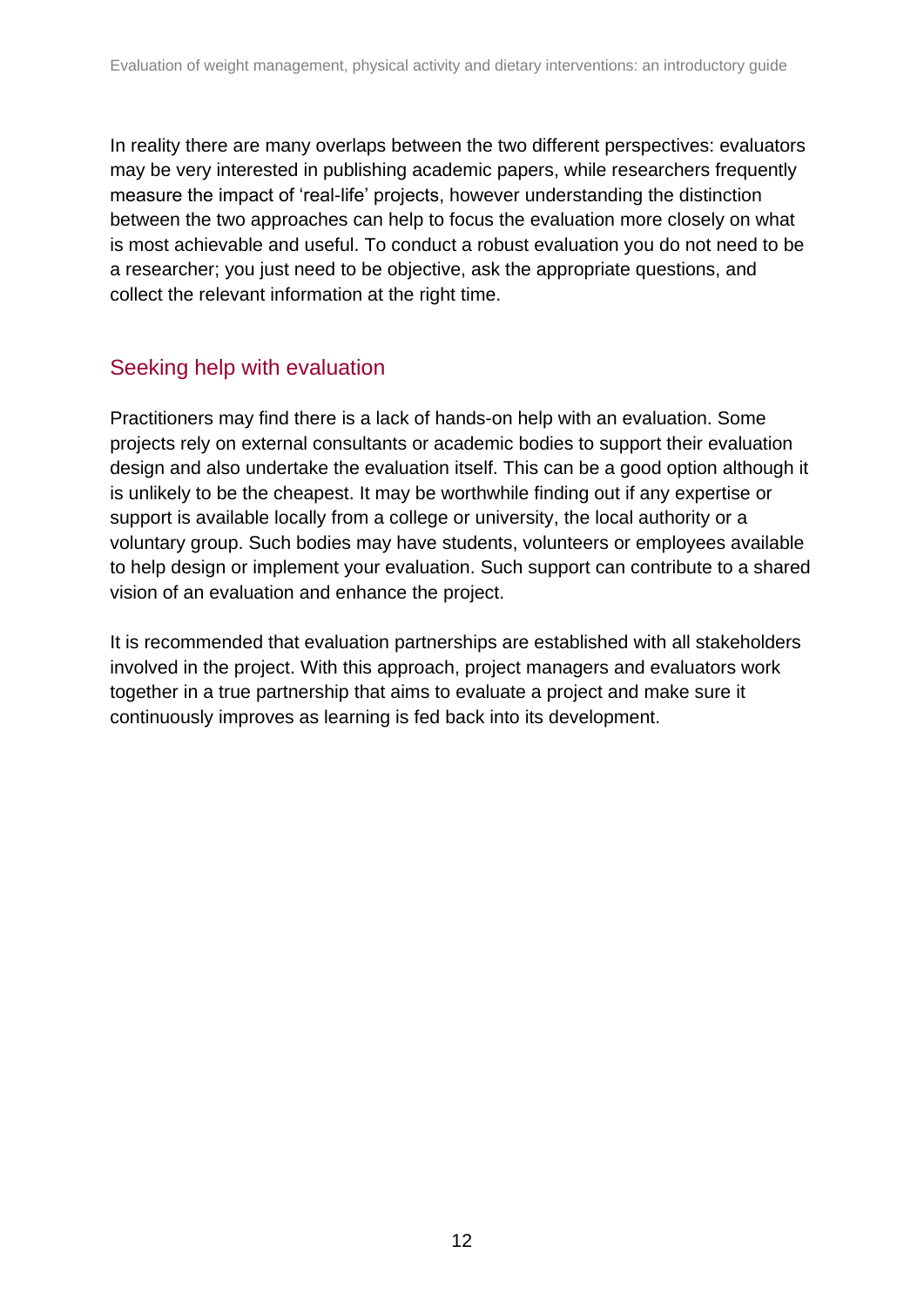# <span id="page-12-0"></span>Evaluation: a step-by-step guide

This section will outline a step-by-step guide to planning, designing and conducting an evaluation. The process is based on the project development cycle developed as a tool to faciliatate project planning.



#### **Figure 2: project development cycle**

### Step 1: planning

All good projects rely on careful planning. A key activity at the planning stage is to set out the 'bare bones' of the project in a short document. This should include:

- a description of the health issue to be addressed
- the prevalence of this issue and whether it affects certain sociodemographic groups disproportionately (sometimes called 'descriptive epidemiology')
- the aims and objectives of the project
- the evidence base for the approach to be taken
- if there is little evidence, the theory or idea upon which the approach is based
- the stakeholders to involved
- the resources available
- what is going to happen when
- what is going to be measured

See page 31 for an evaluation checklist.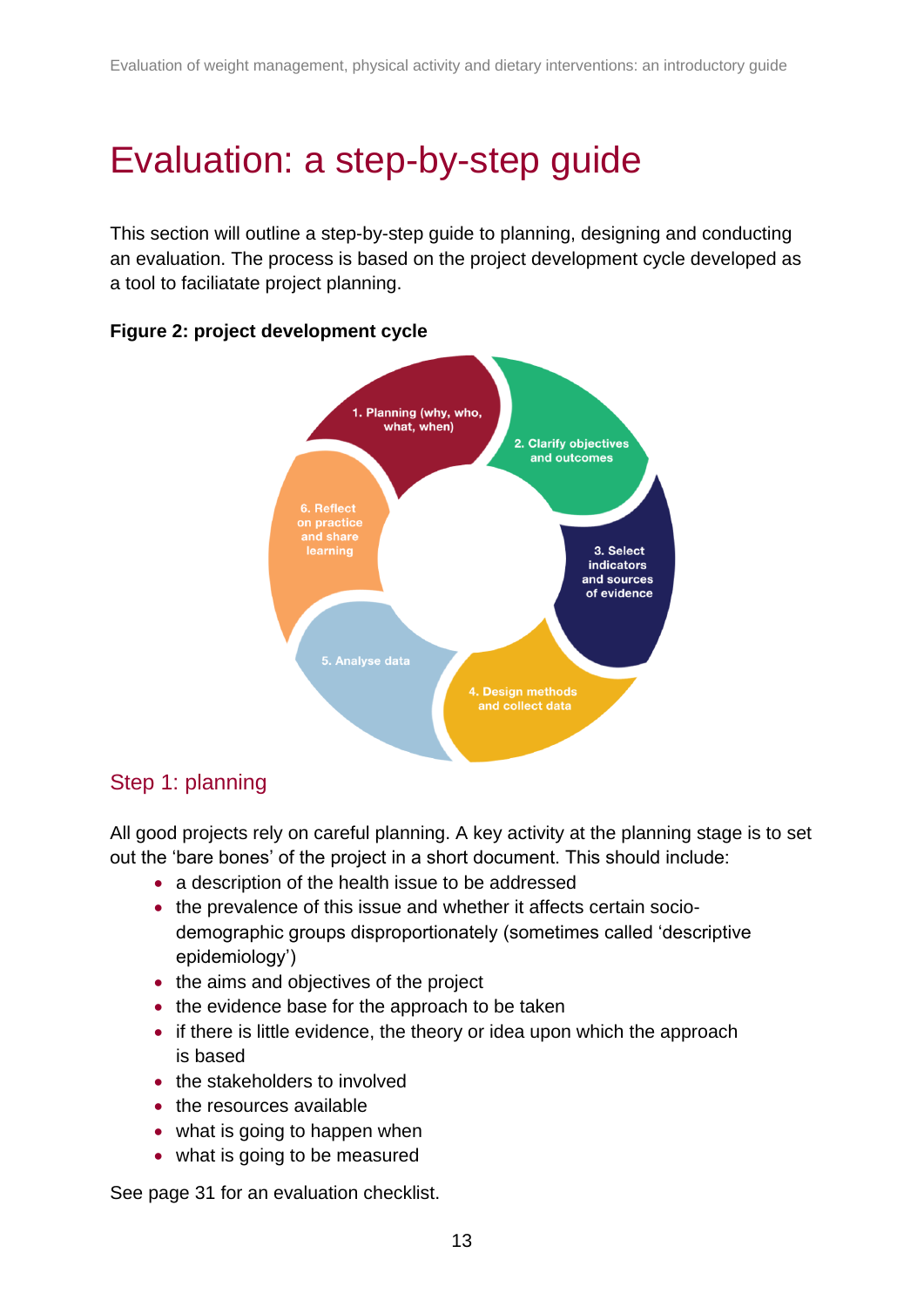#### Evaluation should be considered long before the project begins

It is all too common practice for evaluation to be forgotten in the race to get a project off the ground. This often means that there is no agreement on what should be measured, and the opportunity to collect baseline data before the project has any sort of impact has been missed forever. If at a later date a commissioner then asks for information about the project's achievements, this can be difficult to demonstrate. It's also hard to relate back to what was originally planned and how the project was intended to progress. By setting this all out 6 to 12 months before the project begins, evaluators can then collect information and data on the situation prior to the project, and demonstrate more robustly the difference that the project has made.

A critical aspect of the planning phase of an evaluation is to attempt to define what each stakeholder hopes to gain from the project and what outcomes they value. A good way to manage this is to have a meeting of all the stakeholders involved in a project before it starts. Ask each person or group of people to think about how they would define a successful project, and then use this as a basis for planning the evaluation. Are you able to collect the data needed to demonstrate success to each of the stakeholders? If not, what modifications need to be made?

#### **The elevator test**

Use the elevator test to think ahead to where you want to be when the project is complete. Imagine you find yourself in a lift in three years time with your boss, who asks: "how is that project going?" You have one minute to impress. What would you want to say?

Example one: "we reached 88% of the target audience with our materials and recruited 467 women over two years. Sixty five per cent of them attended the full 12 week programme, with 88% achieving 5% weight loss at 12 weeks. Half of whom kept the weight off at six months."

Example two: "we've just held the last of the focus groups and these have shown that the women found the course to be highly motivating and empowering, and seemed to fit in well with their lives. Most of them had made changes to their diet and physical activity and felt that this had given them the skills to control their weight for the rest of their lives".

These two statements are clearly very different, and would require quite different approaches to evaluation.

#### **Budgets**

A critical part of project planning is securing the budget. This should include adequate funds for an evaluation. There is no general consensus on an appropriate scale for evaluations. The World Health Organization suggests at least 10% of the total project budget should be dedicated to its evaluation,<sup>2</sup> others, however, have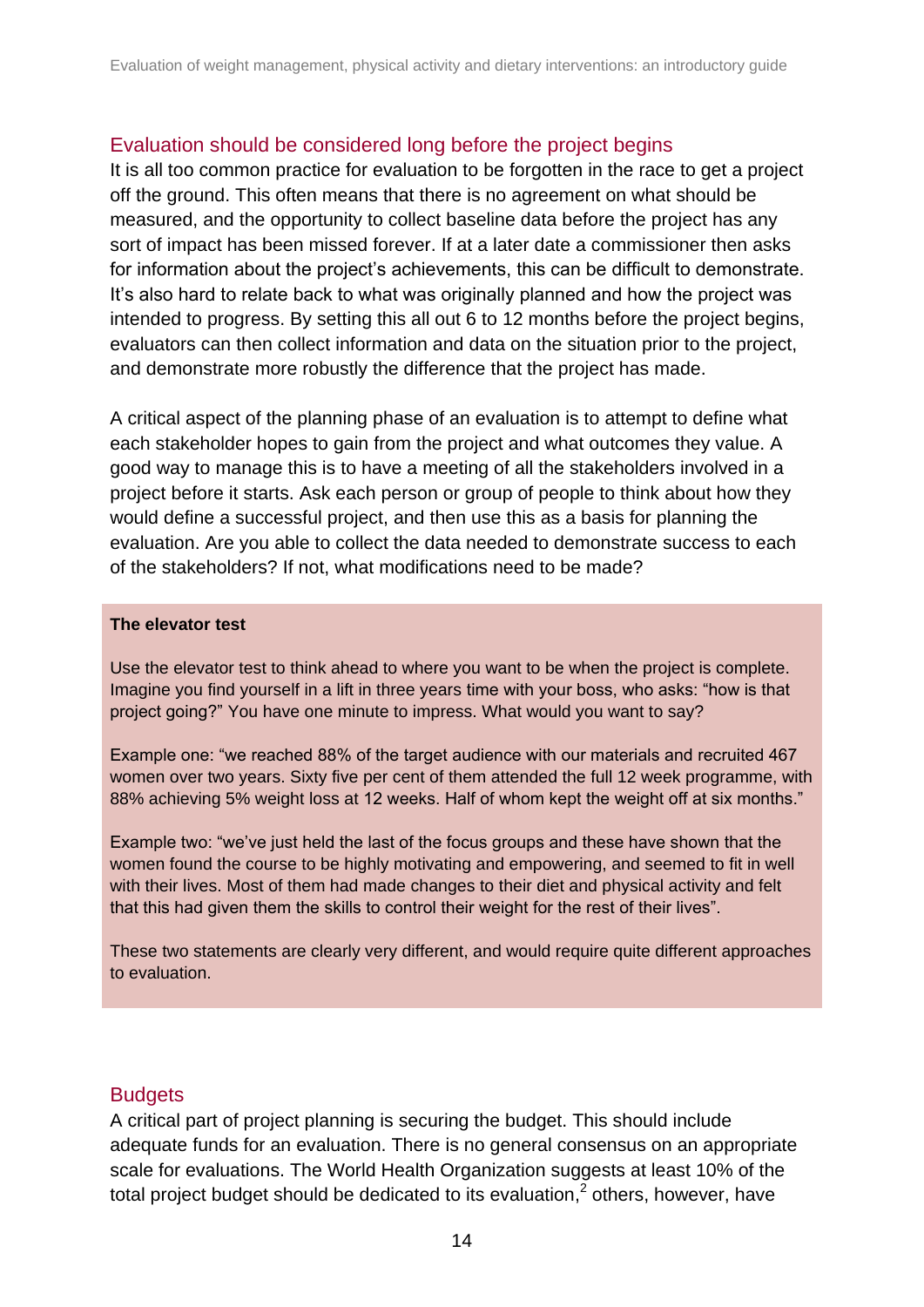pointed out that in some cases this type of guideline figure is inappropriate. $3$  Having adequate resources for an evaluation results in a greater choice about which elements of a project can be evaluated.

### Step 2: setting objectives

One of the most critical aspects of good project planning is the setting of clear aims and objectives. One of the main functions of evaluation is to establish whether objectives have been achieved, so setting clear objectives from the start has a major influence on the evaluation. Also, without clear objectives projects are likely to stray off track and lose focus. Well before a project begins, it is helpful to get together with all the partners involved to agree aims and objectives. These might have to be re-written several times before they are right and can be agreed by all partners.

| <b>Aim</b>                             | <b>Objectives</b>                                   |
|----------------------------------------|-----------------------------------------------------|
| This is a general statement that       | These are much more specific than the aim, and set  |
| describes the overall intention of the | out what is going to be undertaken, and precisely   |
| project. The aim can often be          | what you hope will be achieved.                     |
| relatively vague, as it describes      |                                                     |
| generally what the project hopes to    | Most projects can be summarised in a maximum of     |
| achieve rather than what will be       | one aim and between three and five objectives. If a |
| done.                                  | project has more than five objectives it may lack   |
|                                        | focus.                                              |
|                                        |                                                     |

The objectives set for a programme should be SMART:

| <b>Specific</b>   | what precisely do you want to achieve? What is the precise or specific<br>behaviour, achievement or outcome that you hope to change? Can this be<br>presented in numeric quantitative terms? |
|-------------------|----------------------------------------------------------------------------------------------------------------------------------------------------------------------------------------------|
| <b>Measurable</b> | are you able to measure whether the objective has been achieved?                                                                                                                             |
| Achievable        | are the objectives achievable given the resources available?                                                                                                                                 |
| <b>Relevant</b>   | are the objectives the most important things you could be focusing on?                                                                                                                       |
| <b>Timely</b>     | when should the objectives be met?                                                                                                                                                           |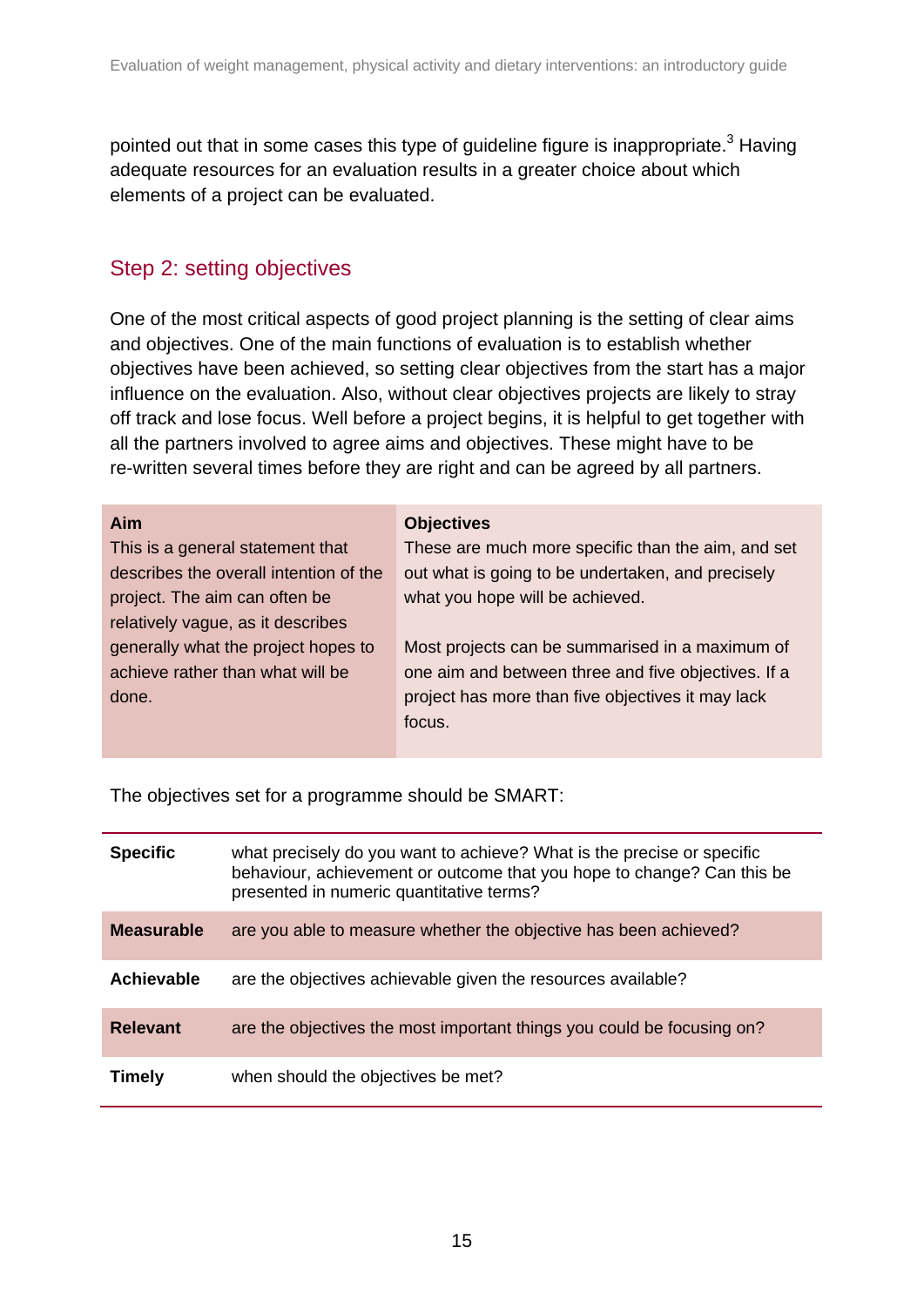It is not usually essential for every single objective to be SMART on its own, as some objectives may set out intermediate steps on the way to achieving the aim. What is more important is that the whole set of objectives is specific, measurable, achievable, relevant and timely. SMART and not-so-SMART objectives are illustrated in Table 4.

| Table 4: examples of SMART and not-so SMART objectives |  |  |  |
|--------------------------------------------------------|--|--|--|
|--------------------------------------------------------|--|--|--|

| Aim: to improve the availability of healthy food in schools across the local authority                                                                                                                                                                                                                                                                                                                                                                           |                                                                                                                                                                                                                                                                                                          |  |  |  |
|------------------------------------------------------------------------------------------------------------------------------------------------------------------------------------------------------------------------------------------------------------------------------------------------------------------------------------------------------------------------------------------------------------------------------------------------------------------|----------------------------------------------------------------------------------------------------------------------------------------------------------------------------------------------------------------------------------------------------------------------------------------------------------|--|--|--|
| <b>SMART objectives</b>                                                                                                                                                                                                                                                                                                                                                                                                                                          | <b>Comments</b>                                                                                                                                                                                                                                                                                          |  |  |  |
| 1. Conduct an audit of the provision of healthy food in<br>all schools across the local authority<br>2. Publish criteria for minimum healthy food standards<br>in line with national guidance and agreed by local<br>stakeholders<br>3. Train school caterers in the implementation of the<br>new standards<br>4. Ensure 50% of schools in the local authority have<br>been trained and have agreed to implement the<br>new criteria by [date] and 90% by [date] | Each objective sets out one clear<br>action. Where possible they are<br>specific (eg criteria need to be in<br>line with national guidance).<br>Objective 1 specifies all schools.<br>Action words are used eg conduct;<br>publish; train. Final objective sets<br>clear measurable outcomes by<br>dates |  |  |  |
| 'not-so-SMART' objectives                                                                                                                                                                                                                                                                                                                                                                                                                                        | <b>Comments</b>                                                                                                                                                                                                                                                                                          |  |  |  |
| 1. Explore what food is available in schools locally<br>2. Draft a document setting out how to make school<br>food healthy<br>3. Hold seminars for caterers<br>4. Get as many caterers to provide healthy food as<br>possible                                                                                                                                                                                                                                    | Vague, unclear, with lots of room<br>for movement. Vague words such<br>as explore and draft. These<br>objectives could be achieved in a<br>week, or conversely could take a<br>lifetime                                                                                                                  |  |  |  |

#### Logic models

It is also helpful at the beginning of a project to draft a logic model. A logic model is a simple planning tool that describes the relationship between each element in a project or intervention and the likely direction of change. It provides a logical roadmap that anticipates how each project element will work, what the result will be and how the sequence of elements will lead to the expected outcomes. This enables the evaluator to focus on collecting data to measure indicators at each stage and relate these measures to the overall project plan. It also allows the evaluator to question the assumptions inherent in the project plan. A simplified example of a logic model is shown in Figure 3.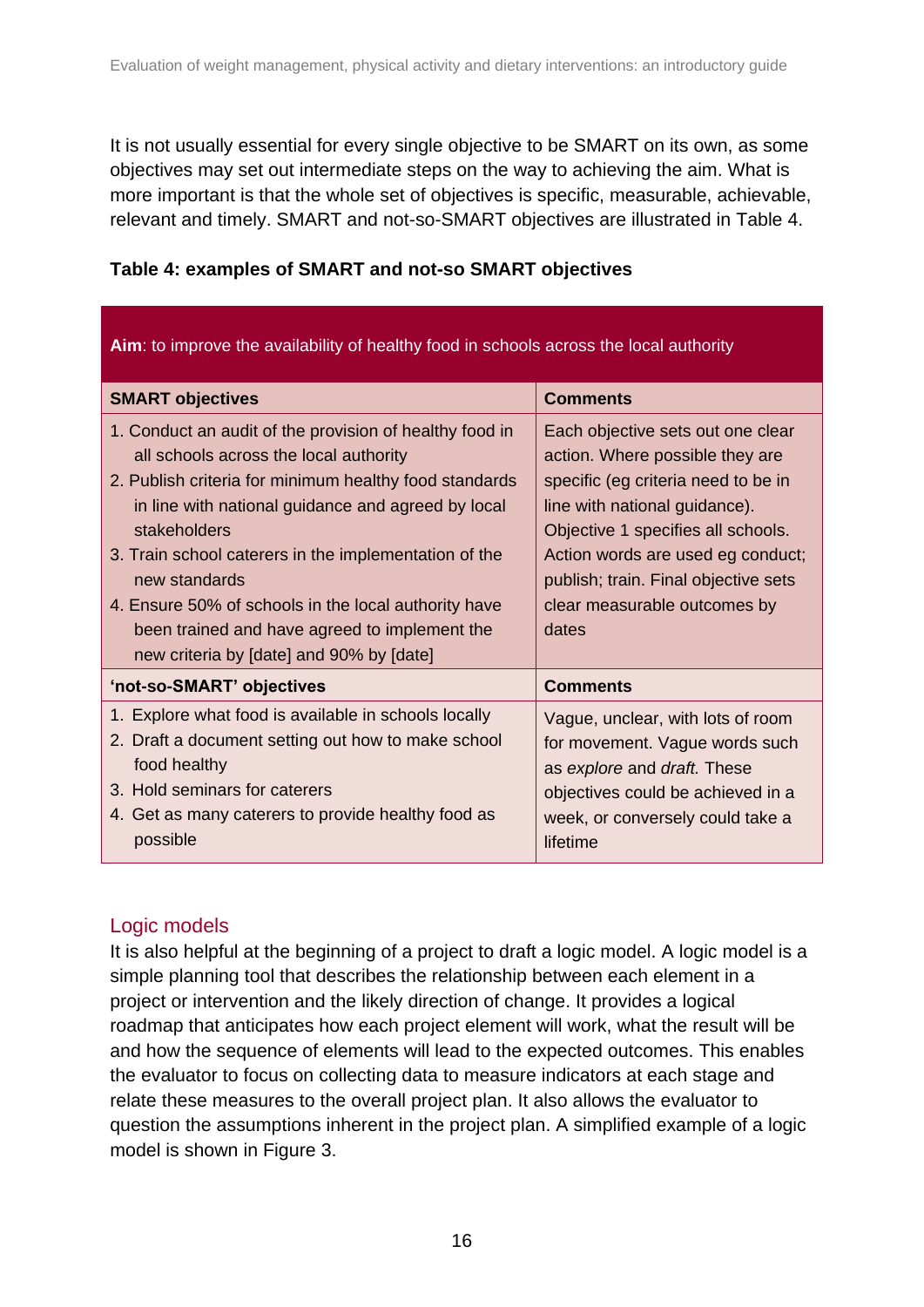



The difference between inputs, outputs and outcomes:

- **inputs** describe the resources that are required for example budget, time, staff, premises
- **outputs** are things that are to delivered or the activities that are to be carried out. This includes people attending sessions or interventions. Do not get these confused with outcomes
- **outcomes** are the changes that you hope will occur as a result of the outputs. These can be short term – such as a change in knowledge or attitudes, or longer term such as changes in behaviour or health status

### Step 3: selecting indicators

The next step in the planning process is to think about what you might need to measure to assess the impact of your intervention.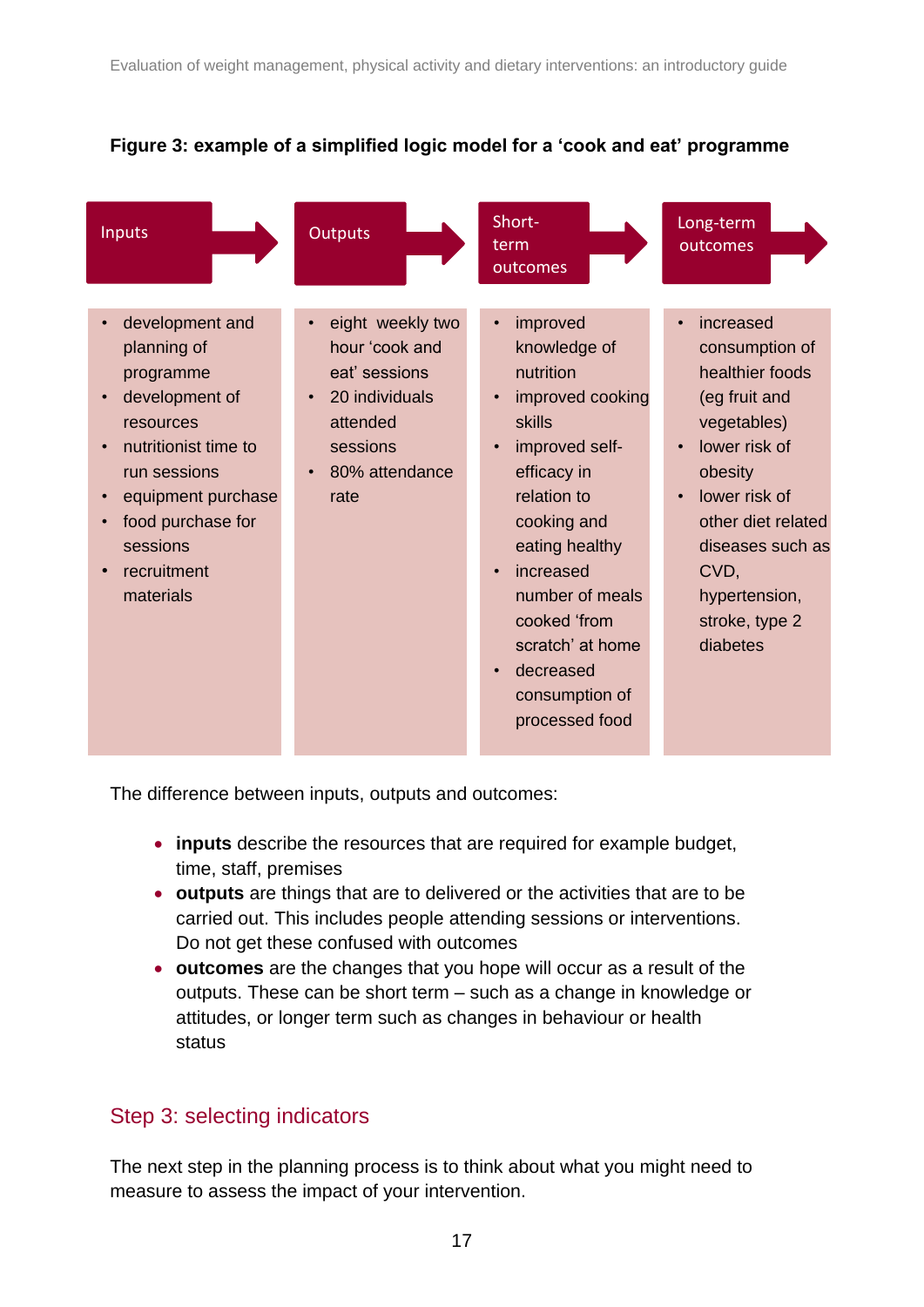Key measures that you might use are called **indicators.** Like the indicator on a vehicle, they show the direction the intervention is taking. Indicators can be the measures of the final desired outcomes of a public health intervention, as well as any of the intermediate objectives leading to this final outcome (as set out in the project's logic model).

The agreed set of national priority indicators has been published as the Public Health Outcomes Framework (PHOF).<sup>4</sup> The PHOF is a large set of agreed national indicators that will help increase understanding of how the health of the public is being improved and protected. The PHOF provides a clear national framework for programme planning. It can be very helpful to relate local level initiatives to these national indicators as far as possible.

Process indicators then need to be selected to measure progress along the way to making a difference to the headline indicators. Process indicators should assess the processes taking place as the project is implemented. It is important to make sure adequate emphasis is given to process indicators – to ensure that the programme is being implemented as planned. Table 5 gives examples of reaching the right people.

#### **Table 5: indicators for a family-based healthy eating and physical activity intervention**

A local authority wishes to focus on Public Health Outcomes Framework indicator 'excess weight in 4-5 year olds'. This is defined as the percentage of children aged 4-5 years classified as overweight or obese. The indicator is measured nationally using the National Child Measurement Programme.

To address this issue, it was decided locally to implement a programme of 'mother and toddler' healthy eating and physical activity interventions in identified deprived communities. Mothers would be identified through community organisations and outreach work, and invited to attend specific sessions. The indicators for this project are set out below:

| would be identified through community organisations and outreach work, and invited to a<br>specific sessions. The indicators for this project are set out below: |                                          |                                           |                     |
|------------------------------------------------------------------------------------------------------------------------------------------------------------------|------------------------------------------|-------------------------------------------|---------------------|
| <b>Process indicators:</b><br>• number of mums                                                                                                                   | <b>Short-term outcome</b><br>indicators: | <b>Medium-term</b><br>outcome indicators: | Long-ter<br>outcome |
| invited                                                                                                                                                          | • % of mums saying                       | • % of mums                               | indicato            |

- number of mums attended one or more sessions
- number of mums attended more than five sessions
- % of attendees from identified deprived communities

## they found the sessions helpful

- % of mums confident in their ability to prepare healthy meals on a budget
- % of mums who agree that an hour a day of exercise important for 4-5 year olds
- saying that they cook healthy meals 'most days'
- % of mums saying their children are active for an hour a day

#### **Long-term outcome indicators:**

• % of children aged 4-5 to five classified as overweight or obese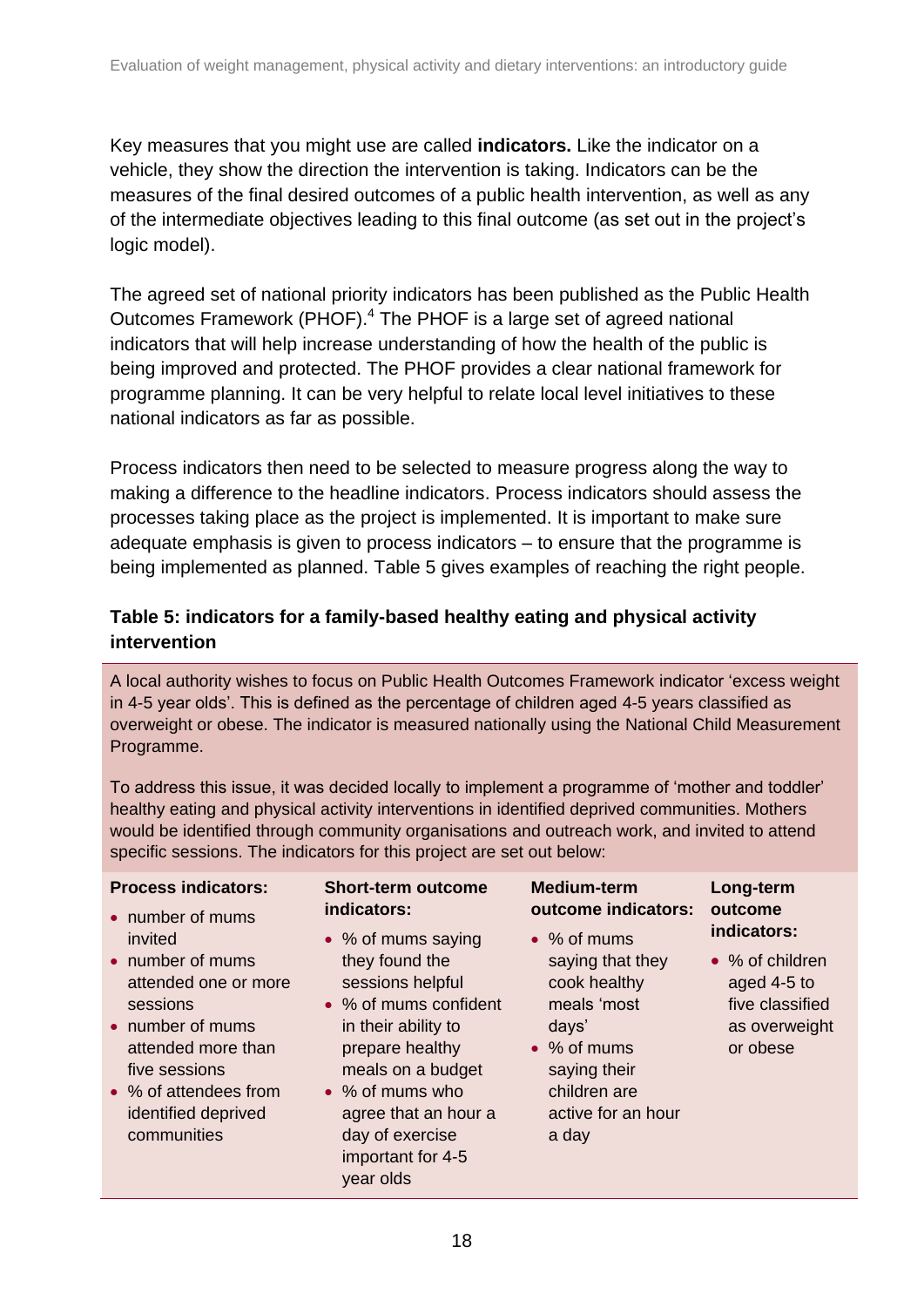In the example above, it can be seen that the **process indicators** measure what happened as part of the project, but don't really report any impacts on the attendees, however they are an essential part of the evaluation. If no mums attended the sessions they would not be exposed to any of the interventions about healthy eating and physical activity. Process evaluation therefore should be undertaken as the intervention is progressing, and fed back to the project management team, who can then make adjustments to the delivery of the project to ensure it remains on track.

**Short-term outcome indicators** might be measurable quite quickly (at the end of a session or programme - such as the percentage of mums finding the sessions helpful) and relate to the next stage in the logic model. In this example the measures are of attitudes or knowledge about the topic. **Medium-term outcome indicators**  then relate to outcomes such as behaviour changes (in this case changes in cooking and activity habits) while the **long-term outcome indicators** usually focus on a measurable health outcome.

#### Sources of data for indicators

Data for indicators can come from a variety of sources, including:

- existing sources of information these can include project attendance registers; GP practice data; local authority data; national surveys; data from hospital episodes statistics; local data such as the active people survey or locally commissioned surveys
- new information collected for the evaluation via surveys; questionnaires to service users; interviews; focus groups; case studies; visits to projects and so on

Indicators can be both direct and indirect measures:

- direct measures can be observed and are not open to interpretation, such as height and weight, or steps walked
- indirect measures rely more on interpretation, such as attitudes about a service, or self-assessment of diet

#### Standard evaluation frameworks

Recommendations for appropriate indicators for weight management, dietary and physical activity interventions are set out in Public Health England's standard evaluation frameworks (SEF):

- [SEF for weight management interventions \(published March 2009\)](http://www.noo.org.uk/core/frameworks/SEF)
- [SEF for physical activity interventions \(published September 2012\)](http://www.noo.org.uk/core/frameworks/SEF_PA)
- [SEF for dietary interventions \(published September 2012\)](http://www.noo.org.uk/core/frameworks/SEF_Diet)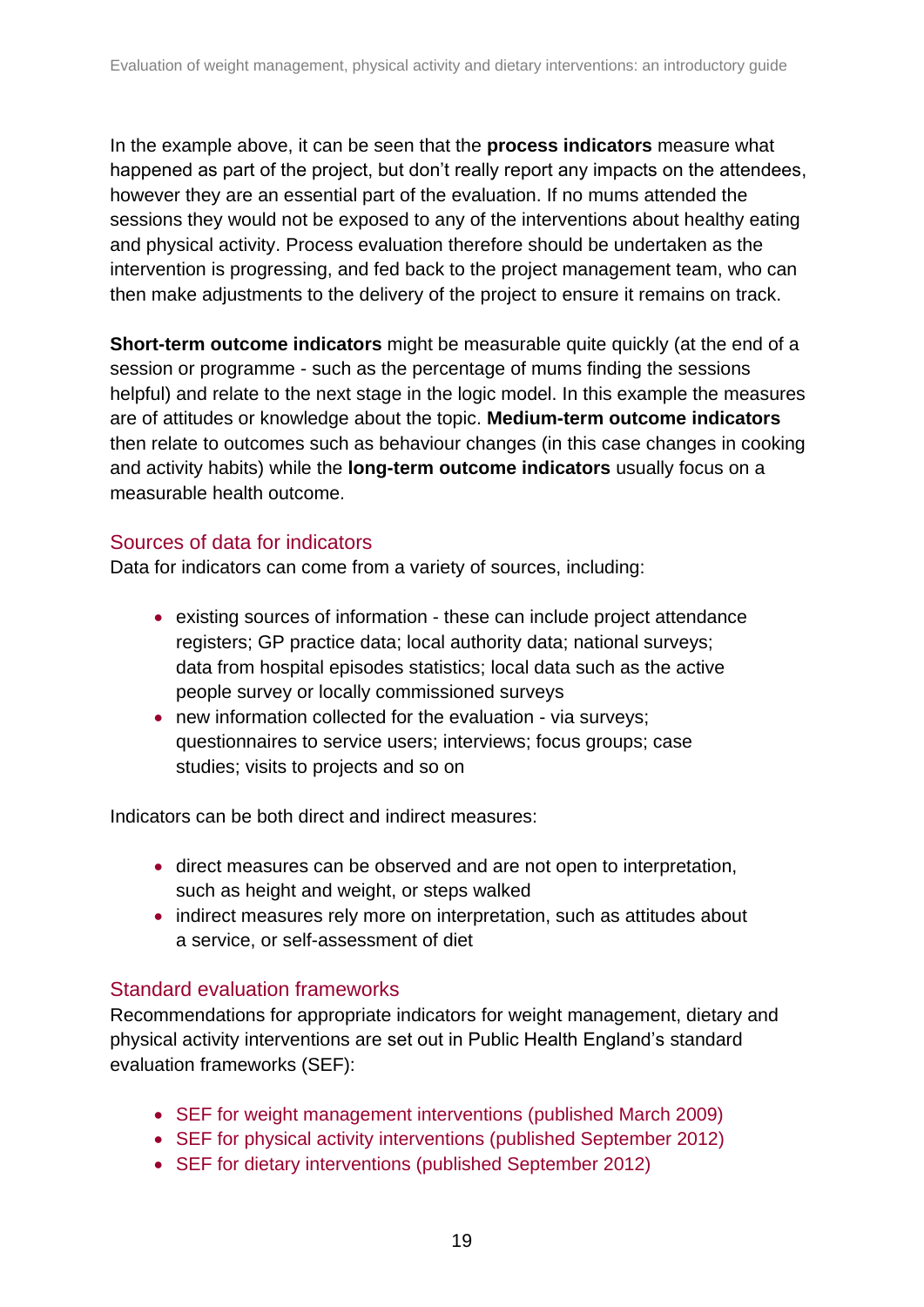The most important check when selecting indicators is to think: "does this set of indicators help me evaluate the intervention?" Refer back to the intervention's objectives and check that the indicators are focused on the objectives.

### Step 4: design methods and collect data

Once the key indicators have been agreed for the project, the next step is to decide on the type of evaluation that you are going to carry out, and then how to collect the data.

#### Types of evaluation

There are three principal types of evaluation:

#### Formative evaluation

The purpose of formative evaluation is to define what is likely to be effective in a project. It is carried out long before any project commences, and involves researching, developing and testing the materials and methods that you intend to use in the project. It is often undertaken in close consultation with the target audience and involves discussions and feedback about the key elements of the project.

Formative evaluation can include any of the following approaches:

- needs assessment research
- target group mapping or profiling
- pre-testing of materials
- piloting
- focus group discussions
- informal discussions with target group members
- exploration of barriers and motivators
- readability tests

**"Understanding the needs of the target audience and using formative research to develop appropriate and accepted intervention methods and materials is an essential first step in designing an effective intervention."**

Don Nutbeam and Adrian Bauman. Evaluation in a Nutshell.  $(2006)^1$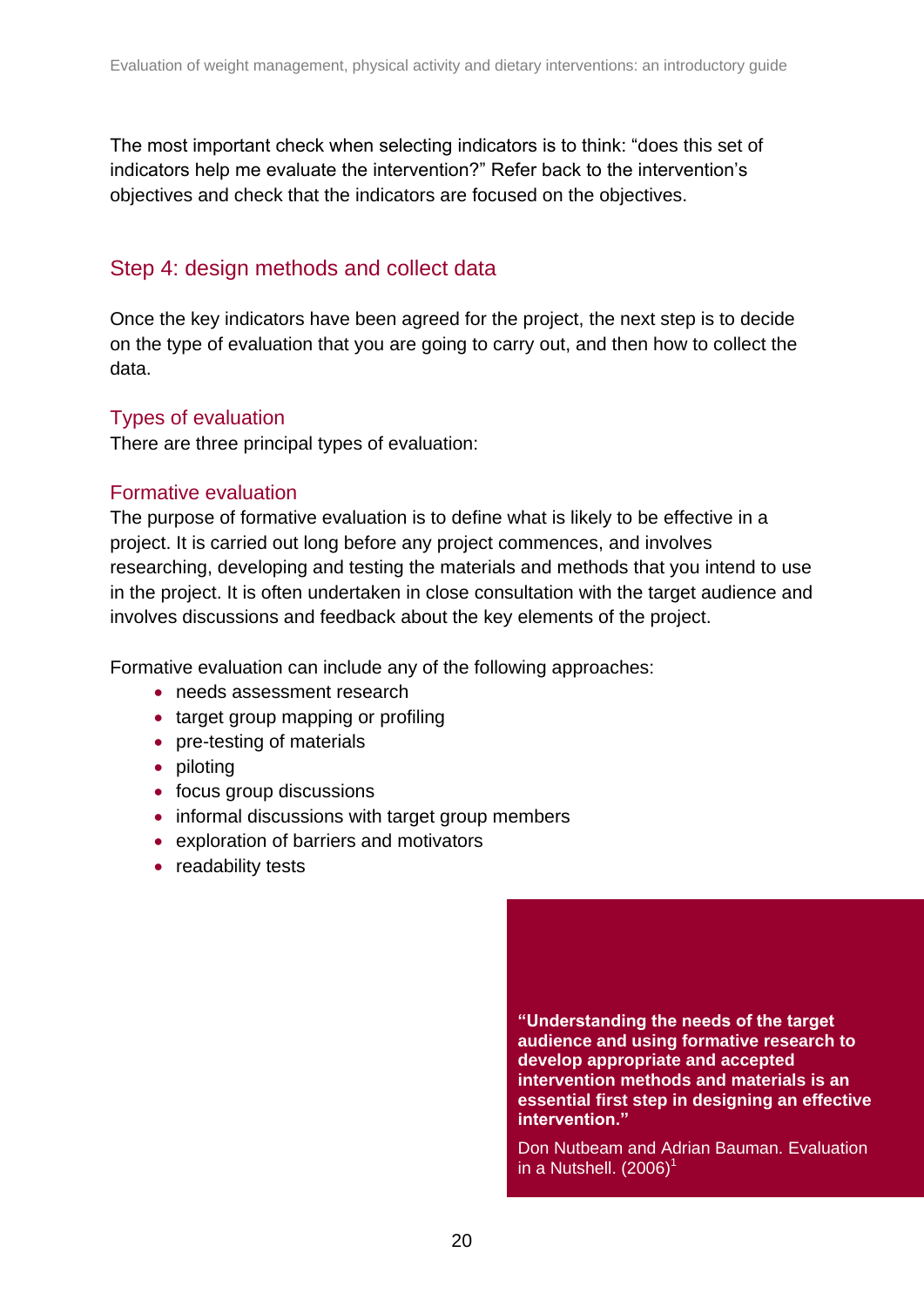#### Process evaluation

As previously stated, this is a critical and often under-emphasised aspect of evaluation. Process evaluation describes what happens when a project takes place. It focuses on describing and investigating the process of implementation, especially to explore whether the project has been implemented as planned. Every project should conduct some degree of process evaluation as it is the essential first step in understanding how and why a project was effective/less effective.

Process evaluation can involve a wide range of methods:

- checking attendance data to ensure the project is reaching the target audience
- collecting evaluation forms or customer surveys after an event
- discussions with participants of the project about their satisfaction with the service
- analysis of project documentation to see whether the project is being delivered as planned

Process evaluation can help us to understand **why a change took place**, and can provide some insight and context to outcome evaluation. Outcome evaluation will simply show that a change has taken place, but will not explain the mechanisms behind the change.

| <b>Objective</b>                                                 | • to improve the diet of school children by offering free salad<br>with every meal                                                                                                                                                                                                                                                                                                            |
|------------------------------------------------------------------|-----------------------------------------------------------------------------------------------------------------------------------------------------------------------------------------------------------------------------------------------------------------------------------------------------------------------------------------------------------------------------------------------|
| <b>Result of outcome</b><br>evaluation                           | • no increase in the proportion of children eating a portion of<br>salad per day at school lunchtime                                                                                                                                                                                                                                                                                          |
| <b>Questions a process</b><br>evaluation could help to<br>answer | • did the number of children eating school lunches stay the<br>same?<br>• was the salad choice available every day?<br>• were children offered the salad?<br>• was the salad in a convenient location, was it easy for<br>children to help themselves?<br>$\bullet$ did children like the salad?<br>• were there other factors (such as peer pressure) that<br>stopped them eating the salad? |

|  |  | Table 6: example: healthy eating menu changes for school children |
|--|--|-------------------------------------------------------------------|
|  |  |                                                                   |

Process evaluation can also help to separate projects that are not effective from those that were simply not delivered properly. For example, a healthy eating project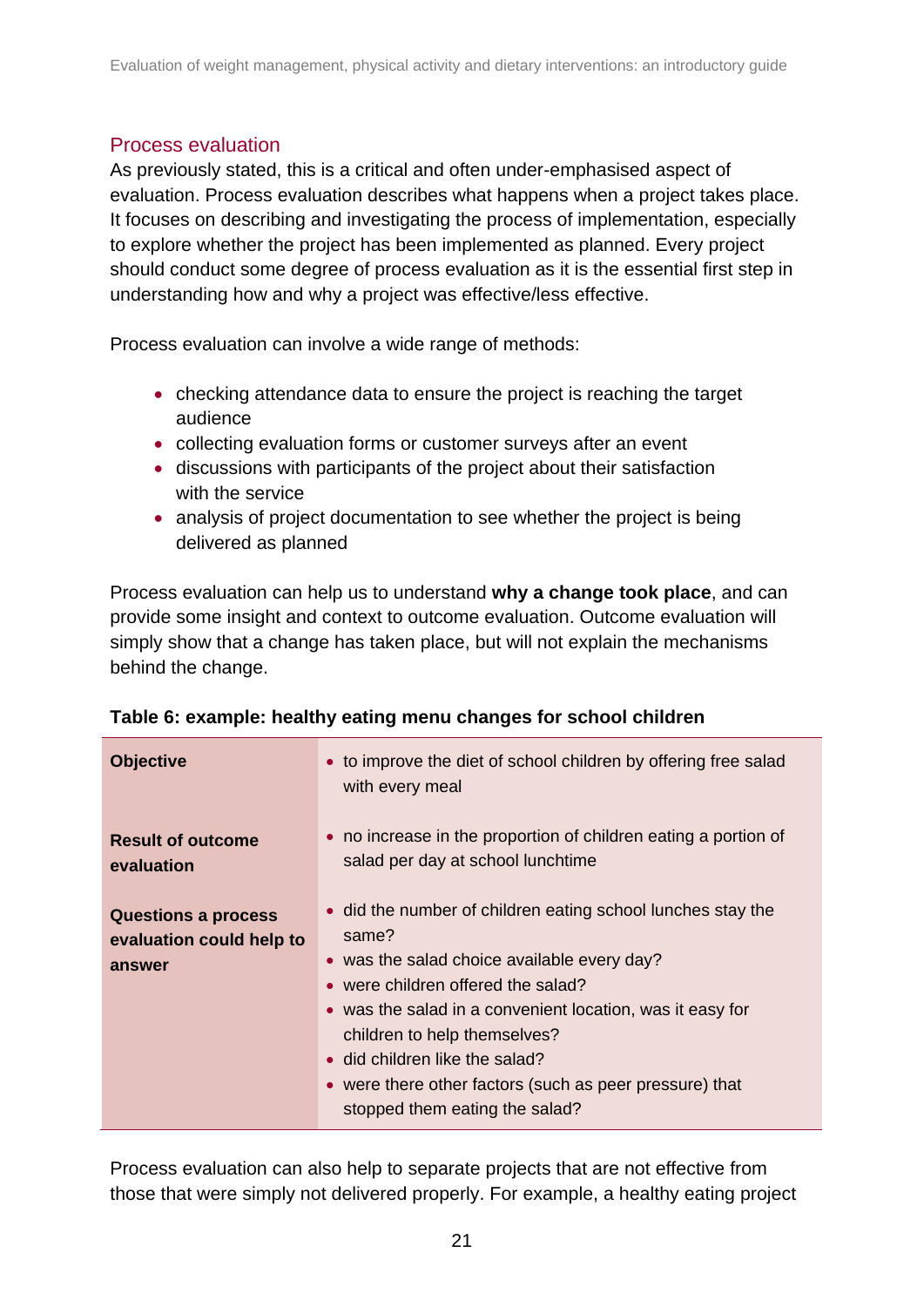may have the best possible materials, trainers, theory and delivery methods, but if it is not advertised well and no one attends the sessions, it is unlikely to succeed.

Process evaluation thus has to take place while a project is progressing with the results feeding back into the project. In the example above, as well as providing context and explanation for the negative results, process evaluation will enable project implementers to adjust elements of the project to increase its chance of success.

Process evaluation tends to address the following elements:<sup>1</sup>

#### **exposure**

Were the target audience exposed to the project? Did they understand what was being asked of them and what was being offered?

#### **participation**

Who took part in the project? How many people attended? Were the participants from the target audience? Did the project reach the intended socioeconomic groups?

**delivery**

Was the project delivered as planned?

**context**

Were there background issues that affected the uptake of the project?



**whether the resources exist to undertake an outcome evaluation.**

#### Outcome evaluation

This is perhaps the most commonly understood type of evaluation: assessing whether or not a project has had the intended outcomes. Outcome evaluation focuses on the various impacts (or outcomes) of a project over time. Using the logic model outlined on page 17, it assesses whether there are observed changes in any or all of the agreed indicators, and attempts to measure these as far along the logic model as possible. Whether the evaluation assesses short-term or longer-term outcomes depends on the time available. It can take years to be able to measure some health outcomes such as changes in rates of cardiovascular disease, whereas changes to various behaviours like diet or physical activity, can take place over a much shorter timeframe.

The main challenge with outcome evaluation is being able to say with confidence that any changes observed were likely to be a direct result of the project and were not due to other factors. This challenge is addressed through appropriate evaluation design, and is explored in the next section.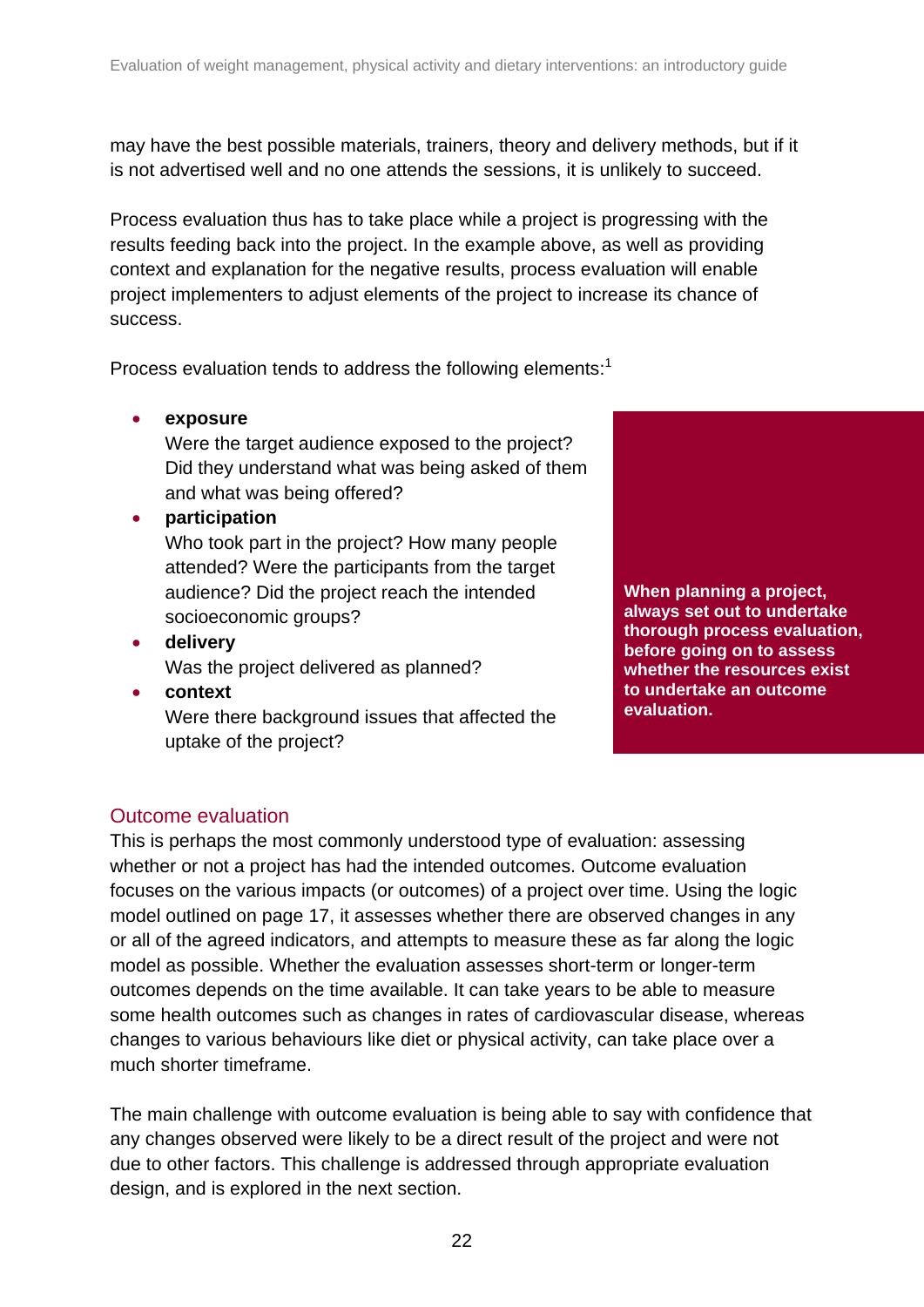#### Designing a pragmatic evaluation

The design of an evaluation is critical as it makes a difference to the confidence we have in the final results - and consequently to the conclusions that may be drawn from these results. The design affects the extent to which we can be confident that the outcomes of the project were a result of the programme or intervention – and not due to chance or other factors beyond our control. For example economic conditions can influence food purchasing, and the weather can influence physical activity participation.

Pragmatic evaluations are those that tend to select the most appropriate evaluation methods and approaches according to the resources available. In many cases this might involve some form of compromise to address the needs of different stakeholders and deliver the programme and evaluation within the time and budget available. There is much debate about appropriate methods for pragmatic evaluations, particularly the use of control groups. Bodies such as The National Institute for Health and Care Excellence (NICE) and [Nesta](http://www.nesta.org.uk/) have published evidence hierarchies that give differing emphasis to particular study types. What is clear, however, is that for the evaluator there are two main points to consider:

- first, agree a strong programme of process evaluation without this you will not know whether or not the project was implemented as planned and reached its intended target audience
- then agree the strongest possible evaluation design, depending on resources available

There are no 'right' or 'wrong' evaluation designs, but a stronger evaluation design increases the confidence with which conclusions can be drawn from findings. In particular a strong evaluation can indicate that a project's outcomes are a result of the project/intervention and did not occur by chance or due to some external factors.

#### Experimental designs

It is generally acknowledged that the strongest scientific evidence comes from experimental designs, and specifically randomised controlled trials (RCT).<sup>1</sup> Participants or groups of people are randomly allocated to receive an intervention (intervention group) or not (control group). Changes in the intervention group are compared against changes in the control group. This reduces the possibility that the changes were due to an external factor or 'confounder' and increases confidence that they were caused by the intervention itself.

RCTs are not the focus of this document. Although they have been used in public policy evaluations,<sup>5</sup> RCTs are primarily used by academic researchers who are able to control most of the elements of the intervention, which is generally conducted in a research rather than real-life setting.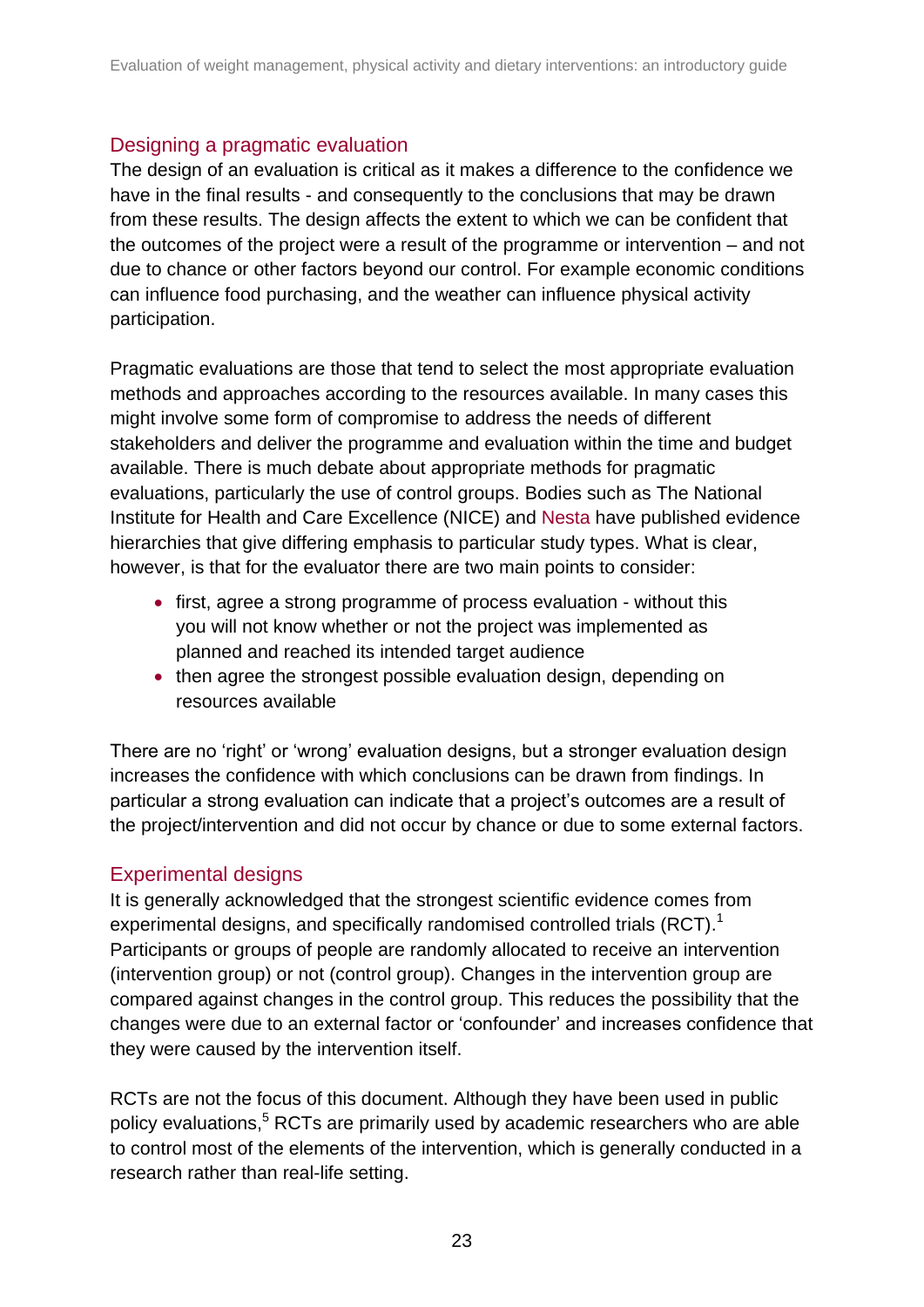#### Quasi-experimental designs

These types of designs tend to be more feasible for evaluations of projects in real-life settings. Quasi-experimental designs may use a control group but unlike the RCT, do not randomly allocate participants to either an intervention or control group. For example, in a community-based weight control programme the findings might be compared to a similar community, group or setting where there was no intervention. This increases the risk that changes in outcomes are due to the differences between two communities or other external factors. There may be something different about the comparison community that can bias your results, however a quasi-experimental design does make an evaluation much more manageable than an RCT and is a commonly used technique.

Comparisons could also be made with other measures in the same population, rather than from a specific control group. For example data from before and after a weight management intervention could be compared to trends in national height/weight data. Groups of people seldom lose weight without intervention; if anything, secular changes point to group increases in weight. Therefore, if this trend has been reversed it is more likely to have been specifically due to an intervention.

**Can you compare outcomes from your project with data from any sort of comparison group or population? This will make the results more robust.**

#### Pre-experimental designs

These types of evaluations provide weaker evidence and should only be used when all other possibilities have been explored. Pre-experimental designs include a pre-post assessment (where data are collected before and after an intervention). This is a design that can be used for very large evaluations such as an evaluation of national programme. In areas like obesity management pre-post evaluations can still be informative, as observed and significant weight loss does not usually occur by itself and is likely to be due to an intervention or project.

The weakest design is a post-intervention only study – where data are collected after the project has taken place. This type of design cannot be used for assessing a project's effectiveness although it can provide some useful information such as on participants' satisfaction.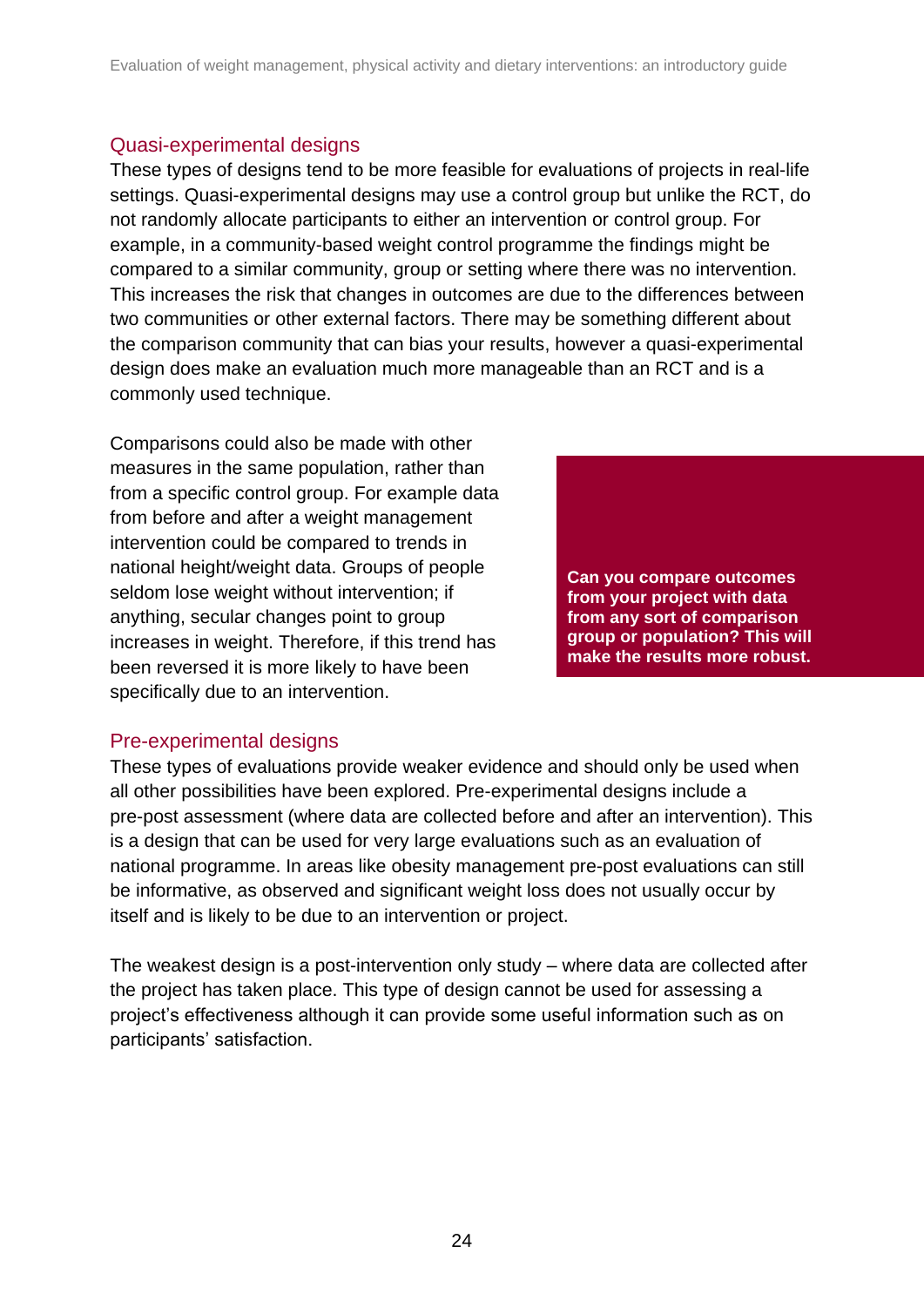In all evaluations the design selected will be determined by the resources available (including budget and the skills of those involved). The perspectives and needs of the project stakeholders should also be taken into account. In most cases, a mixture of evaluation design will be most appropriate.

**Post-only evaluations should never be used for assessing a project's effectiveness or impact because there is no measure prior to the intervention and change cannot be assessed**.

### Collecting data

Data can be drawn from existing surveys or data sources such as routine attendance data or local level surveys. In most cases, however, an evaluation will need to collect new data. An evaluation is likely to include a mixture of methods for collecting the different types of information it needs, combining objective data with data from surveys, underpinned by qualitative data that investigate the processes and context in more detail.

### Collecting quantitative data

Some of the data for an evaluation is objective and can be measured directly – such as height and weight. Most data however cannot be observed or collected directly and will need to be indirectly collected. The most common method for indirect data collection is via questionnaire or diary survey completed by programnme participants or by an interviewer. Interviewer data can be collected face-to-face using traditional pen and paper or via the telephone. Nowadays participants tend to self-complete questionnaires online or by mobile phone app.

It is important to seek expert advice on questionnaire design as there are many issues that can affect the quality of collected data and subsequent ease of analysis. For example open-ended questions can yield valuable qualitative information but are difficult to analyse.

One of the most important issues to consider when using a subjective measurement tool such as a questionnaire, is whether or not its reliability and validity have been tested. Such tools should be tested to ensure that they measure the same thing each time they are used and that they accurately reflect the 'truth' of what they are measuring. Questionnaires are also stronger if they have been validated with the population group in question. It is better to use a validated questionnaire than to invent your own questions as your results will be more informative and comparable to other studies.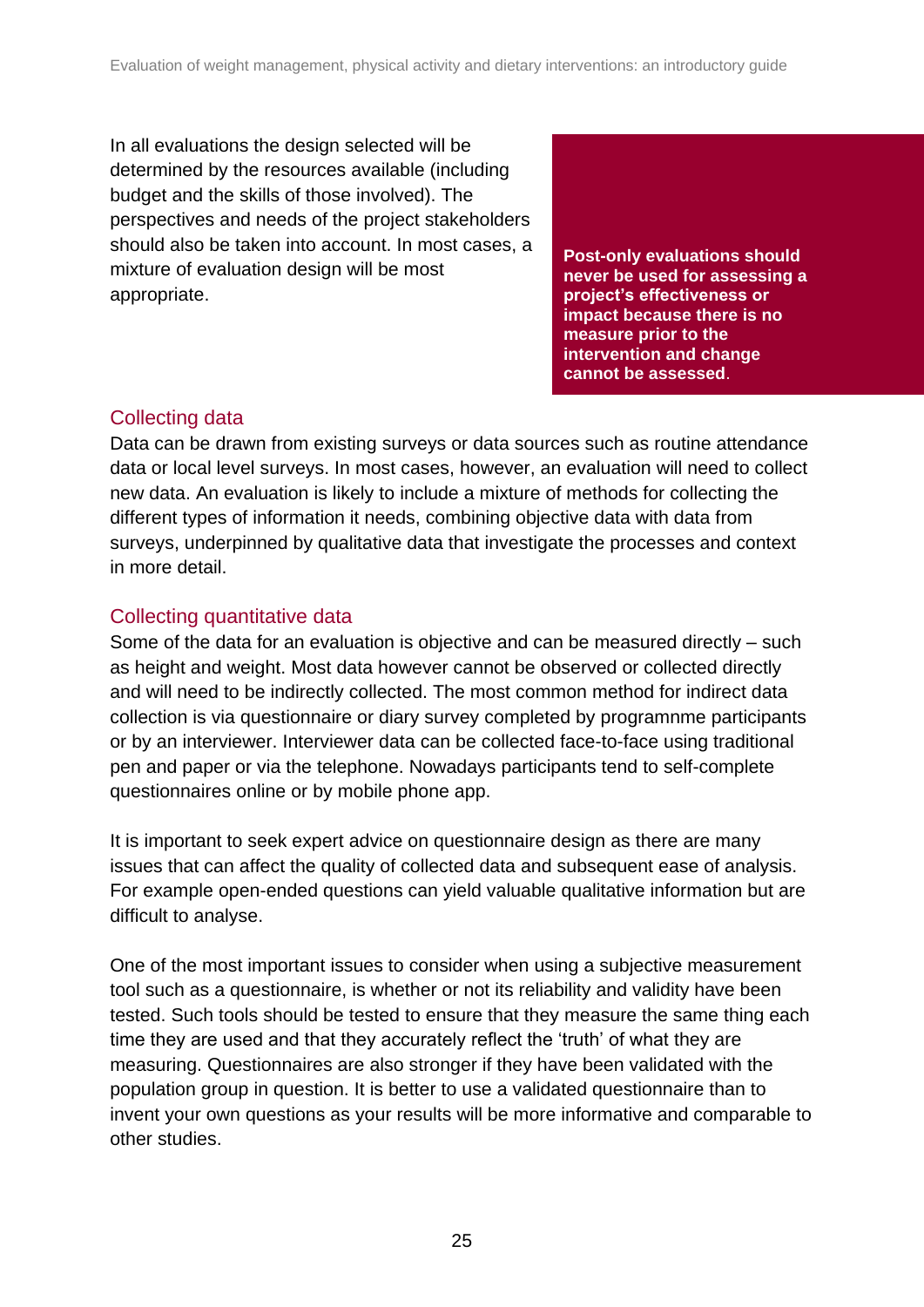The measurement of behaviours such as diet and physical activity presents particular challenges. In order to provide guidance on this topic, PHE has conducted a review of validated questionnaires for the measurement of diet and physical activity:

- download the [Measuring diet and physical activity in weight](http://www.noo.org.uk/uploads/doc/vid_10414_Assessment%20Tools%20160311%20FINAL%20MG.pdf)  [management interventions](http://www.noo.org.uk/uploads/doc/vid_10414_Assessment%20Tools%20160311%20FINAL%20MG.pdf)
- download: [Supplement \(copies of questionnaires\)](http://www.noo.org.uk/gsf.php5?f=9916&fv=10415)

It is important to aim to collect data for at least the minimum set of indicators set out in the relevant standard evaluation framework:

- [SEF for weight management interventions \(published March 2009\)](http://www.noo.org.uk/core/frameworks/SEF)
- [SEF for physical activity interventions \(published September 2012\)](http://www.noo.org.uk/core/frameworks/SEF_PA)
- [SEF for dietary interventions \(published September 2012\)](http://www.noo.org.uk/core/frameworks/SEF_Diet)

#### Collecting qualitative data

Qualitative data can be invaluable to provide insight into the workings of a project. It is particularly valuable for process evaluation and for providing context and explanation for quantitative outcomes.

Qualitative information is usually collected through semi-structured, face-to-face or telephone interviews or focus groups, however qualitative data can also be collected through more creative methods such as video, photographs, drawing, storytelling or role play. Again, it is important to seek help from someone experienced in qualitative methods and analysing qualitative data before you begin to collect data. A list of data collection 'dos and don'ts' is given in Table 7.

| Do                                                                                                             | Don't                                                           |
|----------------------------------------------------------------------------------------------------------------|-----------------------------------------------------------------|
| Collect data to reflect your aims and<br>objectives                                                            | Start the project without collecting baseline<br>data           |
| Collect data on at least the essential<br>criteria in the SEF                                                  | Try to collect data on everything                               |
| Use a validated questionnaire if possible                                                                      | Choose a questionnaire first and then decide<br>what to measure |
| Test any questionnaire with the target<br>audience                                                             | Collect lots of data and then don't analyse it<br>or report it  |
| Make sure you have the systems in place<br>to collect the data from project<br>participants, at the right time |                                                                 |

#### **Table 7: data collection: some dos and don'ts**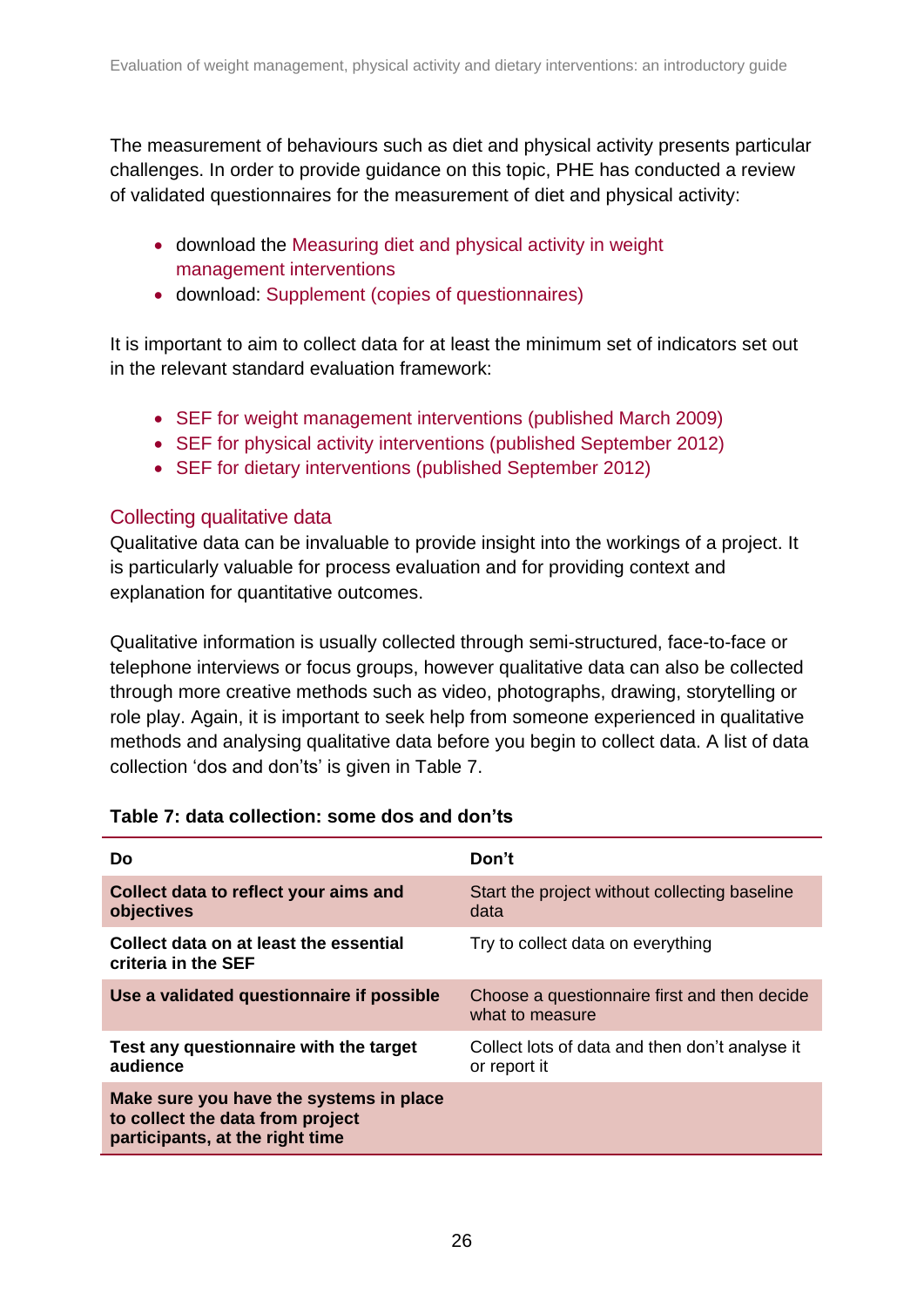#### **Ethics**

An important part of any research or evaluation study is the consideration of ethical issues. These are issues that may have an impact on the rights, safety, dignity and well-being of actual or potential participants in a study.<sup>6</sup>

In the NHS, ethical considerations are governed by the National Research Ethics Service (NRES), part of the Health Research Authority. The NRES manages a formal process of approval for research in the NHS. Most research involving NHS patients must be formally approved by a research ethics committee before it can begin. Evaluators should check with the NRES to determine if their project requires approval. There are exceptions if a project is a 'clinical audit' or a 'service evaluation' rather than research. Guidance is available on the NRES website.<sup>7</sup>

If a university is involved in an evaluation, they will often require the project to be approved by the University ethics committee (regardless of whether or not it is being considered by the NRES).

Regardless of the need for formal ethical approval, it is critical to consider ethical issues when designing an evaluation. Considerations should be given to some very basic questions:

- will the data be confidential and anonymous?
- will the question you are asking offend or upset people?
- will your data collection methods allow respondents to give you additional information that they consider important?
- do the questions and approaches respect people's backgrounds, literacy, and experiences?
- what will you do if someone discloses something that gives cause for concern?
- have participants given consent to the data being collected?

More detailed guidance on ethical issues is available from the Research Ethics Guidebook.<sup>8</sup>

### Step 5: analysis

The next step in the evaluation process is to analyse the data you have collected. The type of data you have collected and type of evaluation you are undertaking will determine when analysis should be conducted. For example with process evaluation, it is important to analyse the data as the project progresses so that you are able to inform the development of the project. With outcome evaluation, analysis of the data is usually undertaken towards the end of the project or at a specified review date.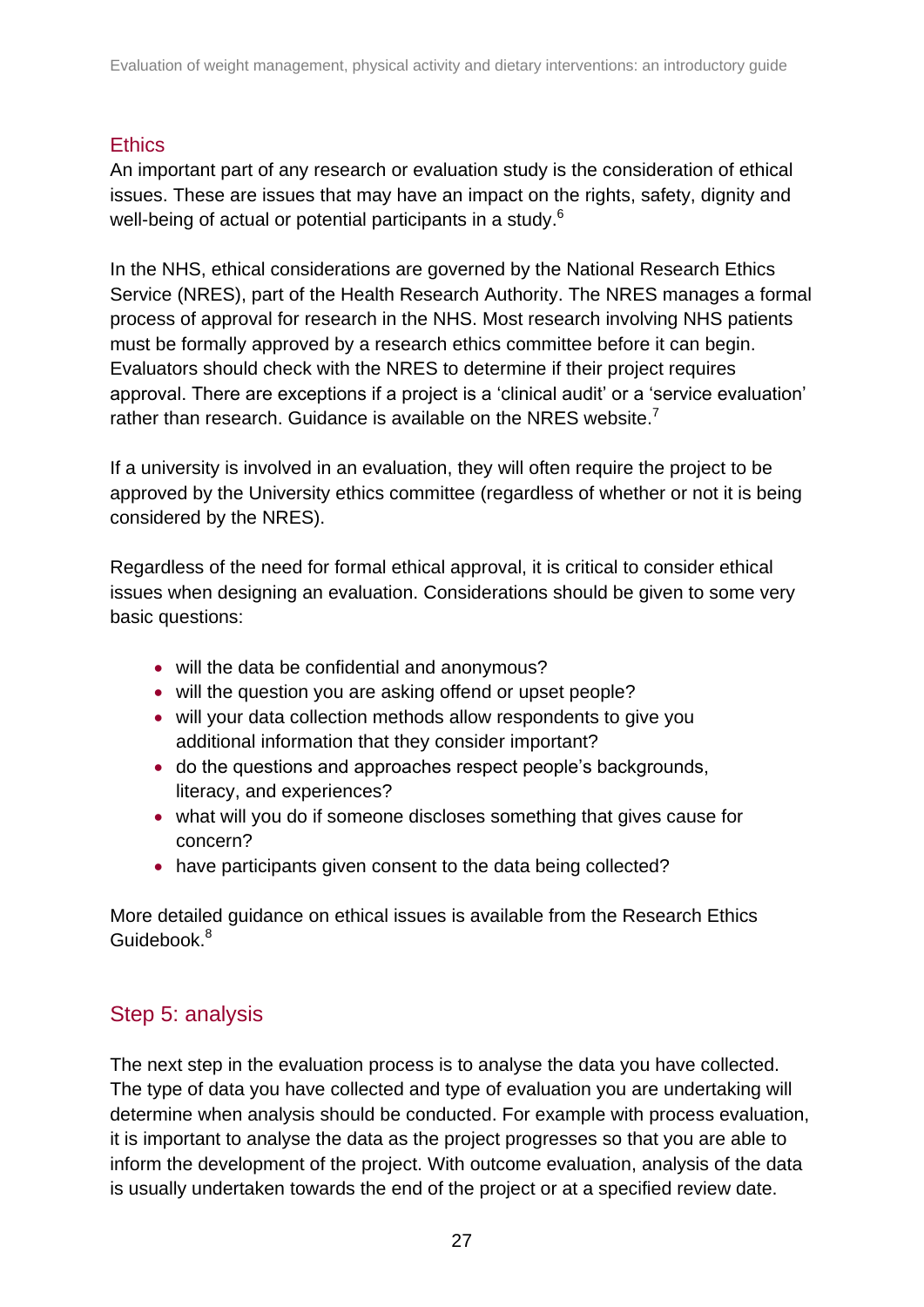This guide can only provide a basic introduction to the issues of analysis. It is recommended that you seek expert assistance in data analysis at an early stage in the process regardless of the type of data you are collecting. A data analysis expert will want to discuss some key issues about your data such as:

- what type of data are you collecting? Qualitative or quantitative? If quantitative, are the data categorical (for example percentage of sample overweight and obese) or are the data continuous (for example mean BMI of the sample)? Do you have pre-intervention and post intervention data? What is the sample size?
- what level of analysis is required? Are statistical tests required and if so, which tests are appropriate (confidence levels, t-tests)?
- will the data need to be summarised or manipulated to communicate the results? How do you want the data to be presented? Bar charts? Pie charts? Scatterplots?
- what are the limitations of what the data can tell you? Can you be confident in the results?

Some of these issues depend on the target audience for the evaluation report. Who do you hope will read your report? Do you know how they like to see information presented? Do they prefer to see quantitative data or quotes from qualitative data, or both?

Qualitative data can provide an extremely important component of an evaluation, but it requires skilled researchers to collect and analyse it properly. It is essential to analyse qualitative data so that it summarises the themes that emerged from the data, and not simply to pick quotes or extracts that support a single viewpoint.

Overall, when analysing data it is critical to keep the evaluation objectives in mind. What question are you trying to answer? What can you say with confidence from the data? What question are you trying to answer? Keep this in mind rather than analysing and writing up everything that looks interesting.

### Step 6: reflection and sharing

The final stage of the evaluation process is to reflect on the findings and share them with key audiences – especially the participants in the project. Depending on the purpose of the evaluation, findings can feed into the decision-making processes regarding the direction of an intervention or project. Table 8 provides examples of evaluation dissemination methods.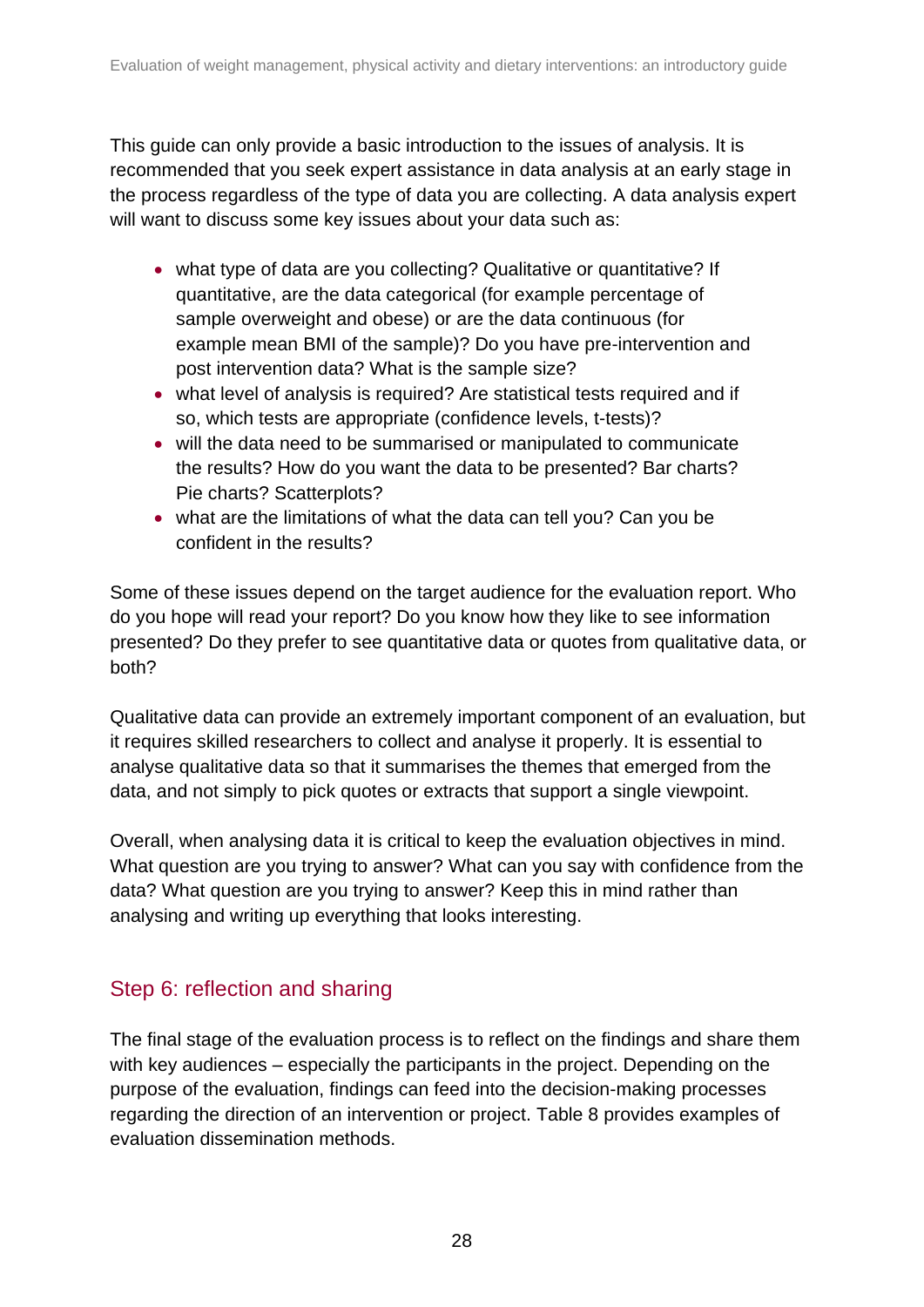| <b>Purpose of evaluation</b>                                     | <b>Example of dissemination activity</b>                                                                             |
|------------------------------------------------------------------|----------------------------------------------------------------------------------------------------------------------|
| Process evaluation of an ongoing project                         | paper or report to the project managers<br>making recommendations for changes                                        |
| Assessing whether a pilot project<br>reached its target audience | • presentation to project advisory board<br>• talk to project participants to feed back<br>results<br>• YouTube clip |
| Assessing the cost-effectiveness of a<br>project                 | • draft paper for finance committee<br>• consider paper for academic journal<br>• tweet results with link to reports |

#### **Table 8: examples of evaluation dissemination methods**

As well as communicating with the stakeholders involved in the project, it is always worth considering whether what you have learned from your evaluation will be of interest to a wider audience. Could you write up your findings or experiences for a journal or present them at a conference?

In most cases it will be necessary to produce an evaluation report. This should contain the key elements of the evaluation, ideally agreed with the evaluation advisory group at an early stage:

- summary
- background and context
- aims
- methods
- project delivery details outputs and outcomes
- results
- case studies, successes, lessons learnt, challenges
- conclusions and recommendations
- appendices

You may not want to report every single aspect of your data as the report needs to be concise enough to be of interest to the target audience. But make sure you do not 'cherry-pick' the data by choosing only positive findings. In many cases we can learn more from what did not work rather than just reporting what was judged to be successful.

Finally, consider sharing your findings by uploading your data to the Public Health England's standard evaluation framework data collection tool.<sup>9</sup> This tool has been developed to assist practitioners to collect standardised summary data from any weight management, diet or physical activity intervention. It will also help us to better understand the types of obesity and related interventions across the country.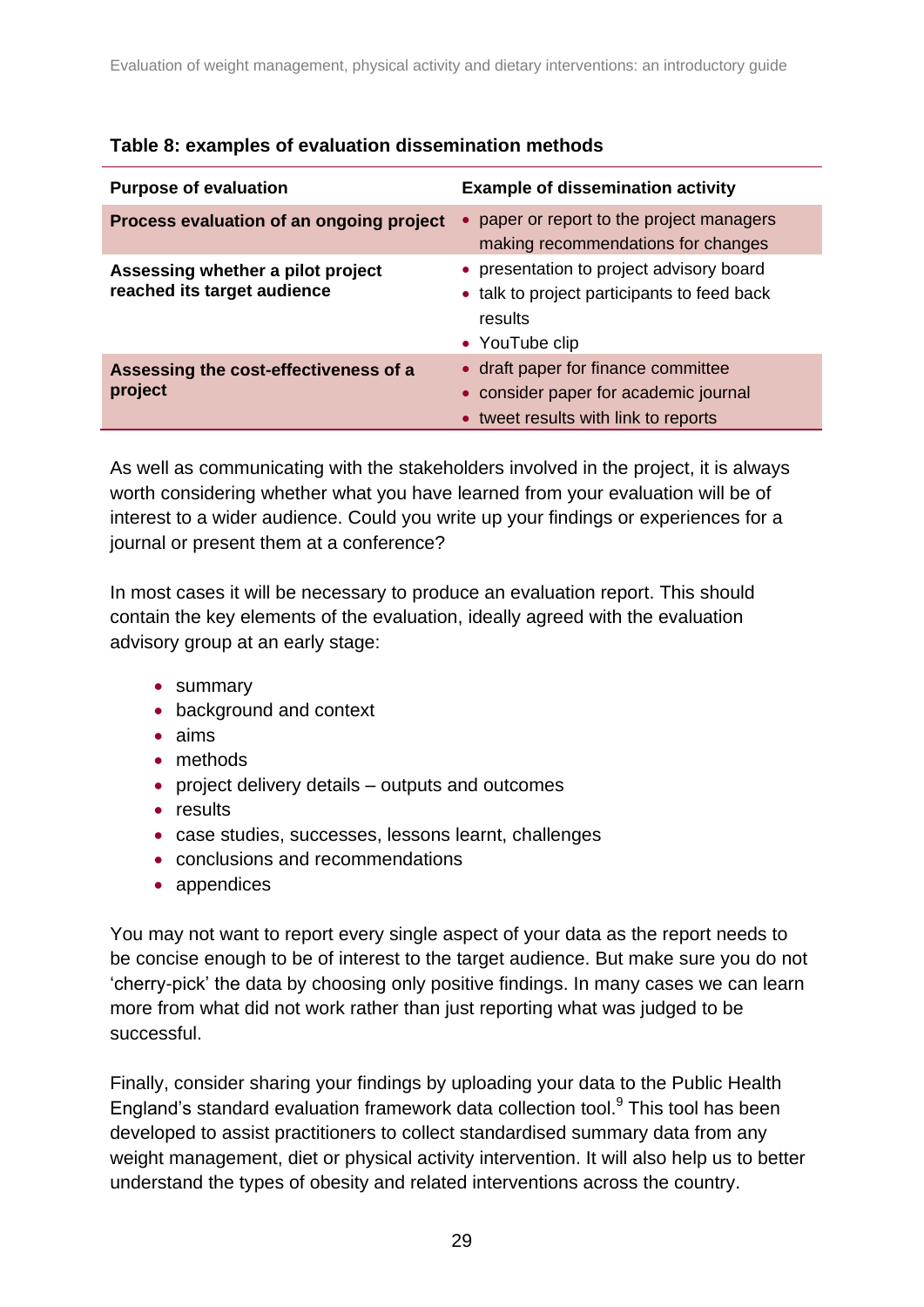# <span id="page-29-0"></span>**Conclusions**

This guide is designed to provide a basic introduction to the evaluation of public health programmes. Clearly there are no 'golden rules' and every evaluation has to be tailored carefully to the needs of stakeholders and participants.

No evaluation is perfect and no evaluation answers all questions, however if planned and executed well, evaluations can inform decision making and contribute to improving the public health evidence base.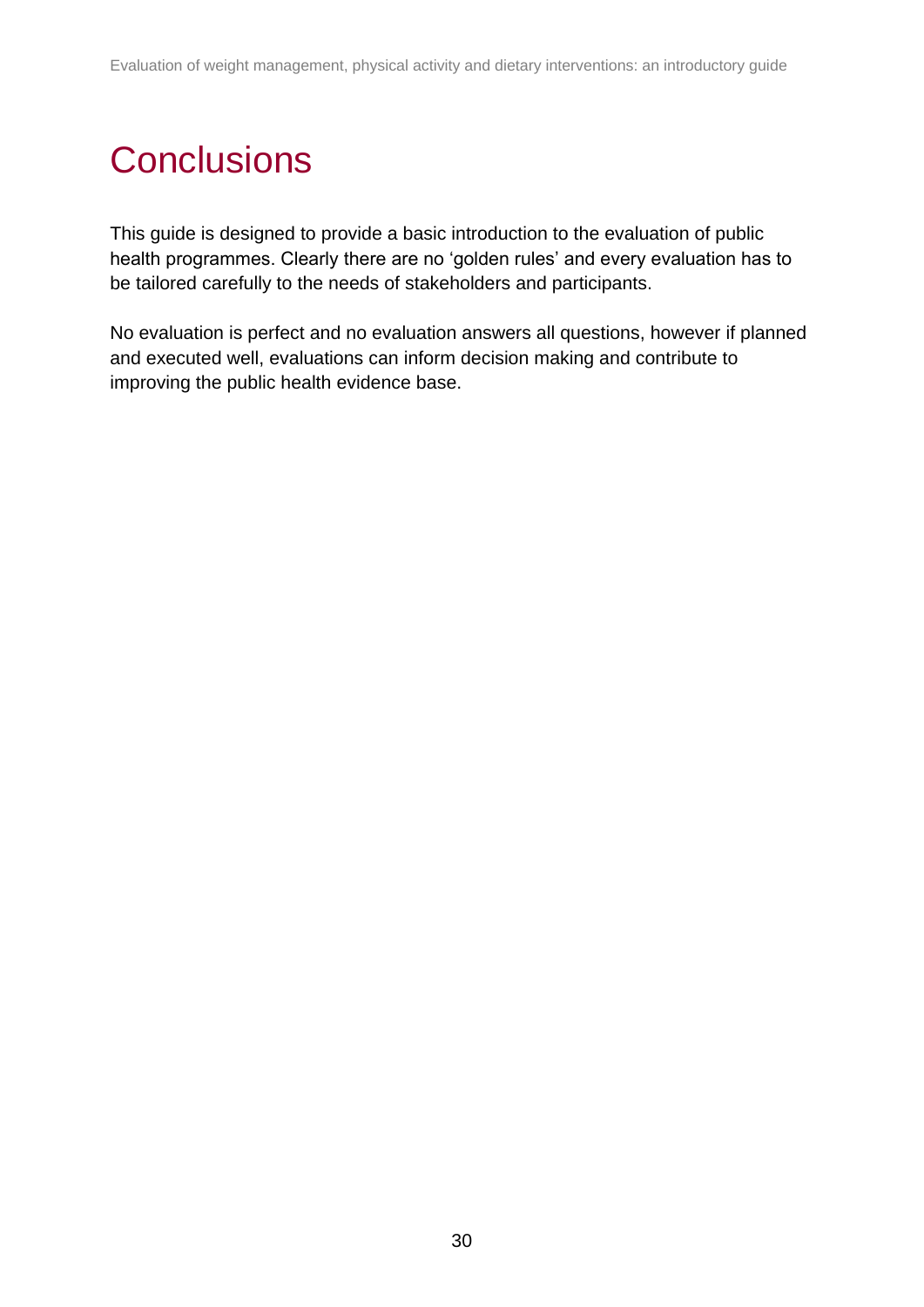# <span id="page-30-0"></span>Evaluation checklist

| Aim of project and how it works                                    |  |
|--------------------------------------------------------------------|--|
| What is the purpose of the evaluation?                             |  |
| Who is the intended audience?                                      |  |
| Who needs to be involved?                                          |  |
| What are the main evaluation questions?                            |  |
| What indicators will you measure?                                  |  |
| How you will collect information (method)?                         |  |
| How you will assess the information (analysis)?                    |  |
| Plan for who does what, by when and how, and budget                |  |
| What ethical issues might there be?                                |  |
| What sort of end product do you want?                              |  |
| What you will do with the results (who are they for, what will you |  |
| say, what next)?                                                   |  |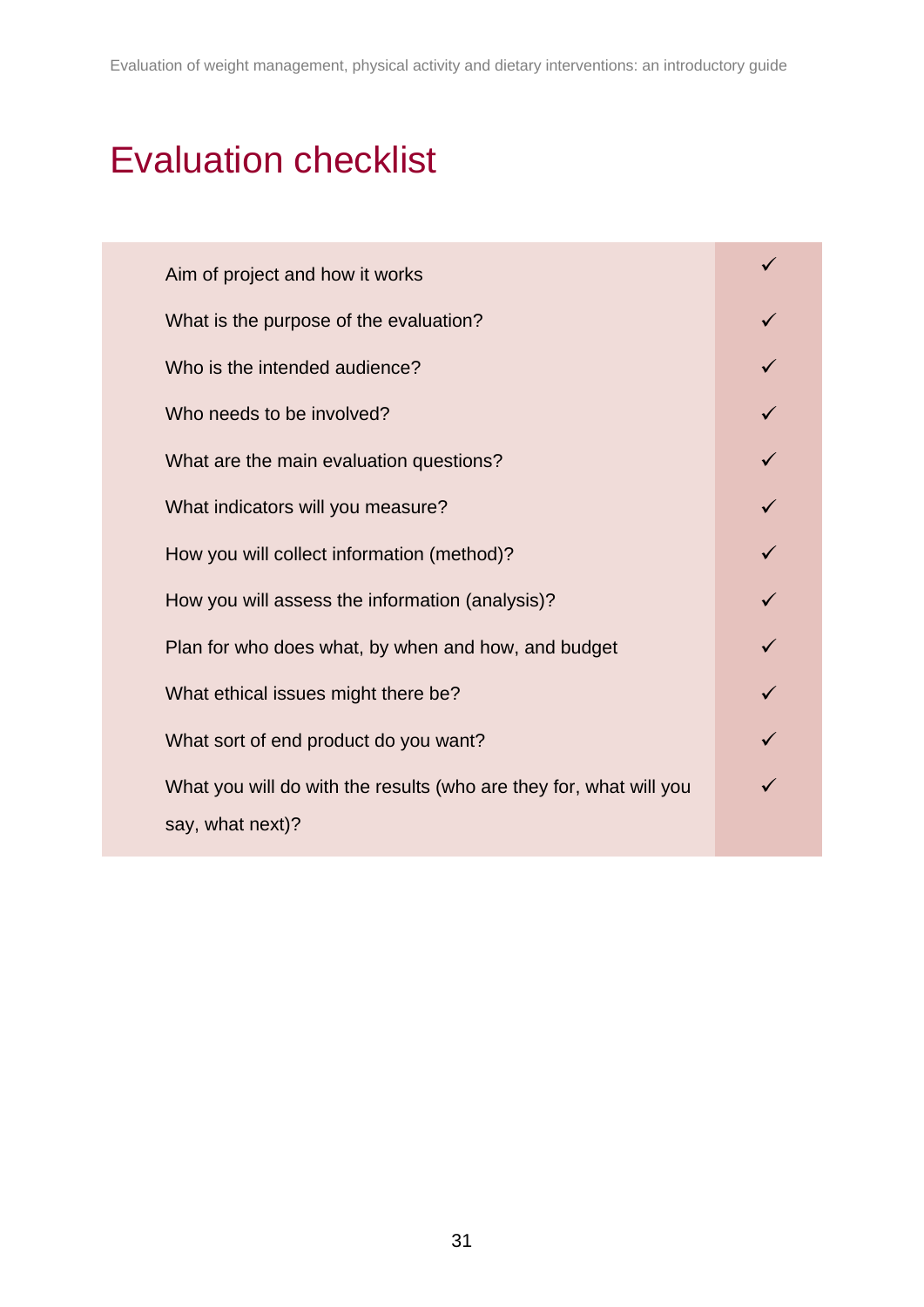# <span id="page-31-0"></span>Further reading

Public Health England, 2012. Standard evaluation framework for weight management interventions

Provides introductory guidance on the principles of evaluation and identifies 'essential' and 'desirable' criteria for data collection in the evaluation of weight management interventions. Available from: [www.noo.org.uk/SEF](file:///C:/Users/di.swanston/AppData/Local/Microsoft/Windows/Temporary%20Internet%20Files/Content.Outlook/549J3P6T/www.noo.org.uk/SEF)

Public Health England, 2012. Standard evaluation framework for dietary interventions Provides 'essential' and 'desirable' criteria for data collection in the evaluation of physical activity and diet interventions. Available from: [www.noo.org.uk/core/frameworks/SEF\\_Diet](file:///C:/Users/di.swanston/AppData/Local/Microsoft/Windows/Temporary%20Internet%20Files/Content.Outlook/549J3P6T/www.noo.org.uk/core/frameworks/SEF_Diet)

Public Health England, 2012. Standard evaluation framework for physical activity interventions Provides 'essential' and 'desirable' criteria for data collection in the evaluation of physical activity and diet interventions. Available from: [www.noo.org.uk/core/frameworks/SEF\\_PA](file:///C:/Users/di.swanston/AppData/Local/Microsoft/Windows/Temporary%20Internet%20Files/Content.Outlook/549J3P6T/www.noo.org.uk/core/frameworks/SEF_PA)

Public Health England, 2011. Evaluation data collection tool An on-line tool to assist practitioners to collect standardised summary data from weight management, diet and physical activity interventions. Available from: [www.noo.org.uk/core/eval\\_collection](file:///C:/Users/di.swanston/AppData/Local/Microsoft/Windows/Temporary%20Internet%20Files/Content.Outlook/549J3P6T/www.noo.org.uk/core/eval_collection)

Better Evaluation [http://betterevaluation.org](http://betterevaluation.org/)

National Heart Forum, 2008. Tool D14 Monitoring and Evaluation in 'A Framework in 'Healthy Weight Healthy Lives: A Toolkit for Developing Local Strategies'. Provides a framework for evaluating and monitoring local interventions. It presents a 12-step guide on the key elements of evaluation, an evaluation and monitoring checklist, and a glossary of terms. Available from: [www.heartforum.org.uk](file:///C:/Users/di.swanston/AppData/Local/Microsoft/Windows/Temporary%20Internet%20Files/Content.Outlook/549J3P6T/www.heartforum.org.uk)

Medical Research Council, 2008. Developing and evaluating complex interventions: new guidance.

Provides guidance on the development, evaluation and implementation of complex interventions to improve health. The resource is aimed primarily at the research/academic community – for a more basic introduction to evaluation, users should refer to the NOO standard evaluation framework. Available from: [www.mrc.ac.uk/Utilities/Documentrecord/index.htm?d=MRC004871](file:///C:/Users/di.swanston/AppData/Local/Microsoft/Windows/Temporary%20Internet%20Files/Content.Outlook/549J3P6T/www.mrc.ac.uk/Utilities/Documentrecord/index.htm%3fd=MRC004871)

National Insitute of Health Research Research Design Service. [www.nihr.ac.uk/research/Pages/ResearchDesignService.aspx](file:///C:/Users/di.swanston/AppData/Local/Microsoft/Windows/Temporary%20Internet%20Files/Content.Outlook/549J3P6T/www.nihr.ac.uk/research/Pages/ResearchDesignService.aspx)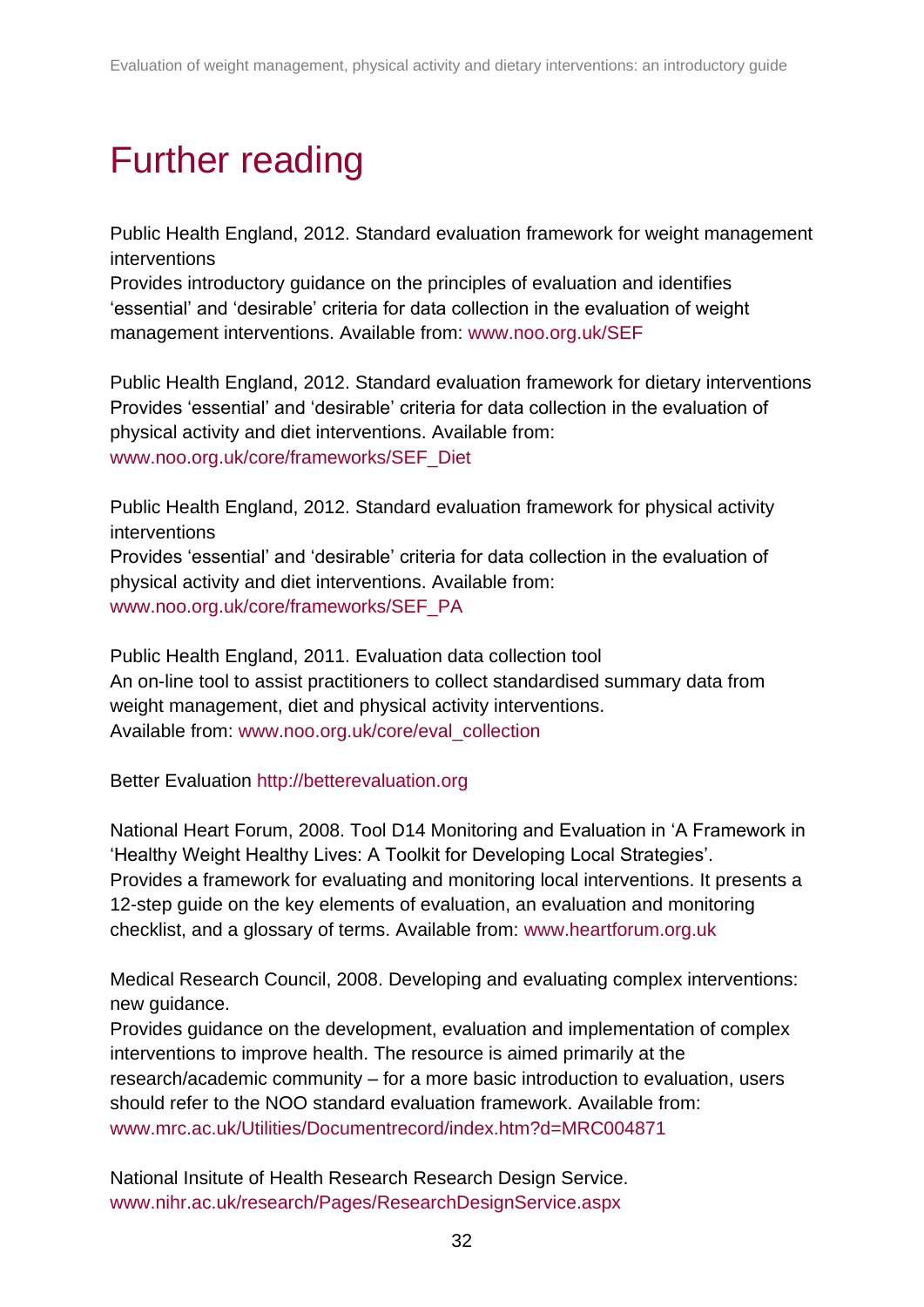#### Magenta Book – Guidance for evaluation

[www.gov.uk/government/uploads/system/uploads/attachment\\_data/file/220542/mage](file:///C:/Users/di.swanston/AppData/Local/Microsoft/Windows/Temporary%20Internet%20Files/Content.Outlook/549J3P6T/www.gov.uk/government/uploads/system/uploads/attachment_data/file/220542/magenta_book_combined.pdf) [nta\\_book\\_combined.pdf](file:///C:/Users/di.swanston/AppData/Local/Microsoft/Windows/Temporary%20Internet%20Files/Content.Outlook/549J3P6T/www.gov.uk/government/uploads/system/uploads/attachment_data/file/220542/magenta_book_combined.pdf)

Public ServiceTransformation: Guide to evaluation [http://mycommunityrights.org.uk/wp](http://mycommunityrights.org.uk/wp-content/uploads/2014/01/EvaluationGuideFinalv2.0.pdf)[content/uploads/2014/01/EvaluationGuideFinalv2.0.pdf](http://mycommunityrights.org.uk/wp-content/uploads/2014/01/EvaluationGuideFinalv2.0.pdf)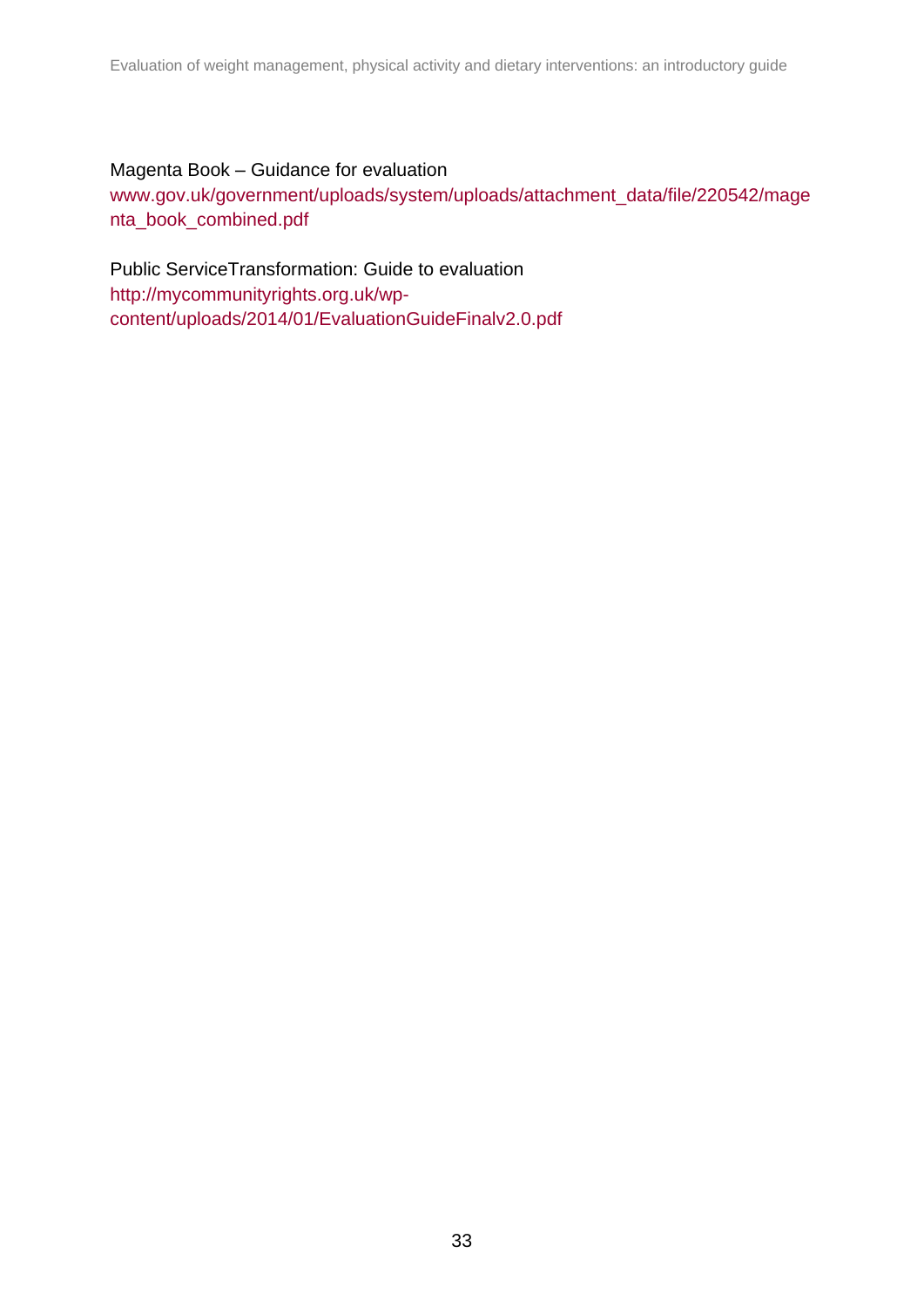# <span id="page-33-0"></span>References

- 1 Nutbeam D, Bauman A. (2006). Evaluation in a Nutshell:a practical guide to the evaluation of health promotion programs. McGraw-Hill. Sydney
- 2 WHO European Working Group on Health Promotion Evaluation, 1998. *Health promotion evaluation: recommendations to policy-makers: report of the WHO European Working Group on Health Promotion Evaluation*. Copenhagen: WHO Europe.
- 3 Viehbeck S, Petticrew M, Cummins S. Old Myths, New Myths: Challenging myths in public health. American Journal of Public Health (in press).
- 4 Public Health Outcomes Framework. Public Health England [www.phoutcomes.info/](file:///C:/Users/di.swanston/AppData/Local/Microsoft/Windows/Temporary%20Internet%20Files/Content.Outlook/549J3P6T/www.phoutcomes.info/)
- 5 Haynes L, Service O, Goldacre B, Torgerson D. (2012). Test, Learn, Adapt: Developing Public Policy with Randomised Controlled Trials. The Cabinet Office. [www.gov.uk/government/uploads/system/uploads/attachment\\_data/file/62529/TLA](file:///C:/Users/di.swanston/AppData/Local/Microsoft/Windows/Temporary%20Internet%20Files/Content.Outlook/549J3P6T/www.gov.uk/government/uploads/system/uploads/attachment_data/file/62529/TLA-1906126.pdf) [-1906126.pdf](file:///C:/Users/di.swanston/AppData/Local/Microsoft/Windows/Temporary%20Internet%20Files/Content.Outlook/549J3P6T/www.gov.uk/government/uploads/system/uploads/attachment_data/file/62529/TLA-1906126.pdf)
- 6 Health Research Authority. National Research Ethics Service. [www.hra.nhs.uk/about-the-hra/our-committees/nres/](file:///C:/Users/di.swanston/AppData/Local/Microsoft/Windows/Temporary%20Internet%20Files/Content.Outlook/549J3P6T/www.hra.nhs.uk/about-the-hra/our-committees/nres/)
- 7 Health Research Authority. Defining Research. [www.hra.nhs.uk/documents/2013/09/defining-research.pdf](file:///C:/Users/di.swanston/AppData/Local/Microsoft/Windows/Temporary%20Internet%20Files/Content.Outlook/549J3P6T/www.hra.nhs.uk/documents/2013/09/defining-research.pdf)
- 8 The Research ethics guidebook. [http://www.ethicsguidebook.ac.uk/Asking](http://www.ethicsguidebook.ac.uk/Asking-questions-of-participants-100)[questions-of-participants-100](http://www.ethicsguidebook.ac.uk/Asking-questions-of-participants-100)
- 9 Public Health England data collection tool [www.noo.org.uk/core/eval\\_collection](file:///C:/Users/di.swanston/AppData/Local/Microsoft/Windows/Temporary%20Internet%20Files/Content.Outlook/549J3P6T/www.noo.org.uk/core/eval_collection)